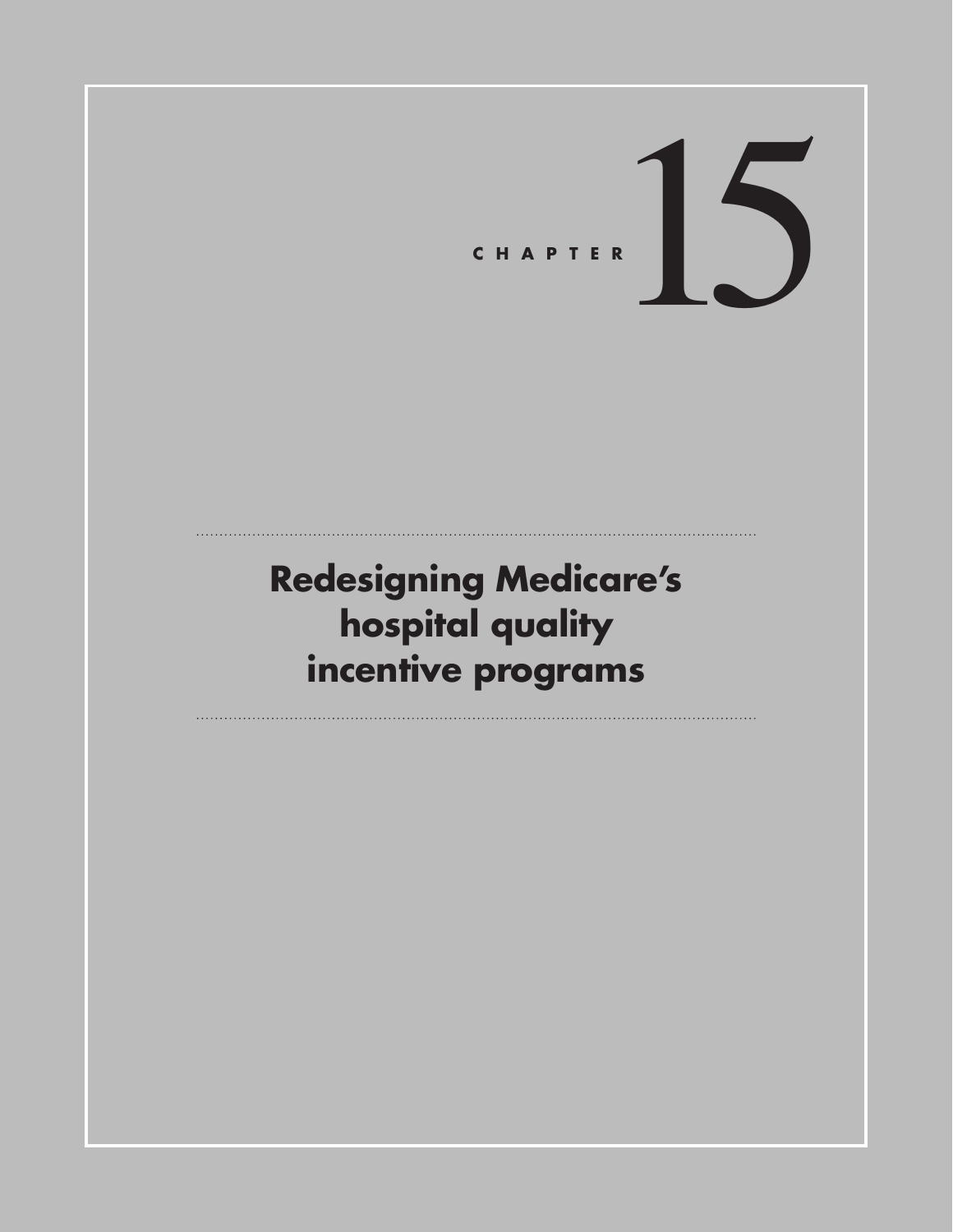# **RECOMMENDATION**

#### 15 The Congress should:

- Replace Medicare's current hospital quality programs with a new hospital value incentive program (HVIP) that:
	- includes a small set of population-based outcome, patient experience, and value measures;
	- scores all hospitals based on the same absolute and prospectively set performance targets;
	- accounts for differences in patients' social risk factors by distributing payment adjustments through peer grouping, and
- For 2020, update the 2019 Medicare base payment rates for acute care hospitals by 2 percent. The difference between the update recommendation and the amount specified in current law should be used to increase payments in a new HVIP.

**COMMISSIONER VOTES: YES 17 • NO 0 • NOT VOTING 0 • ABSENT 0**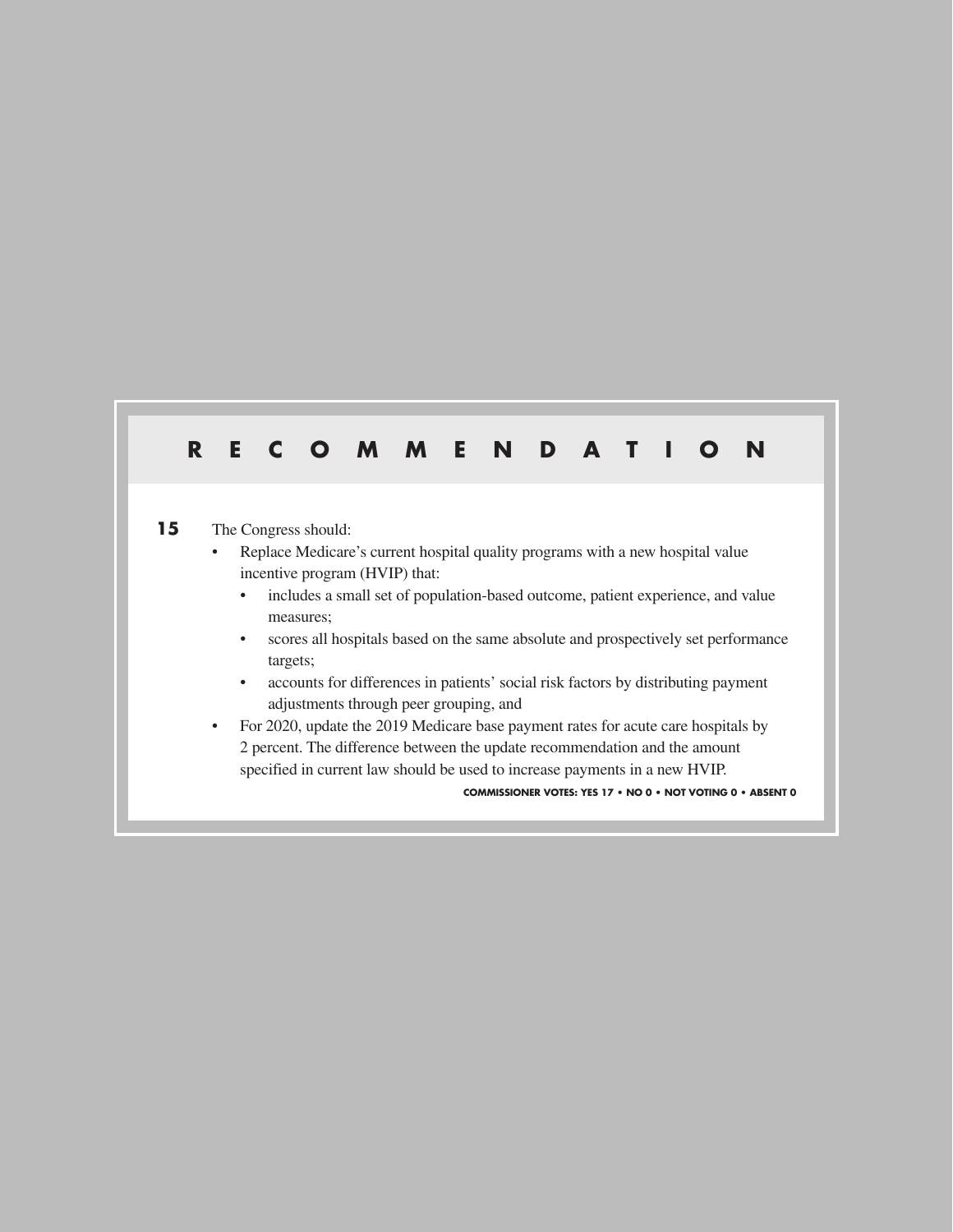# CHAPTER **15**

# **Redesigning Medicare's hospital quality incentive programs**

# **Chapter summary**

The quality of hospital care has improved in recent years, in part due to Medicare's four hospital quality incentive programs: the Hospital Inpatient Quality Reporting Program, Hospital Readmissions Reduction Program (HRRP), Hospital-Acquired Condition Reduction Program (HACRP), and Hospital Value-based Purchasing Program. Nevertheless, the Commission has several concerns about the design of these programs. First, there are too many overlapping hospital quality reporting and payment programs, which creates unneeded complexity. Second, all-condition measures are more appropriate to use in pay-for-performance programs than the condition-specific readmissions and mortality measures currently used. Third, the existing programs include process measures that are not tied to outcomes and measures that are not reported consistently across hospitals. Fourth, some of the programs score hospitals using "tournament models" in which providers are scored relative to one another despite the potential availability of a clear, absolute, and prospectively set system of targets.

The Commission asserts that quality measurement should be patient oriented, encourage coordination, and promote delivery system change. In our June 2018 report to the Congress, we examined the potential to create a single, outcome-focused, quality-based payment program for hospitals—that is, the hospital value incentive program (HVIP)—based on our principles for quality measurement. Initially, the HVIP can incorporate existing quality measure

# **In this chapter**

- Design of a hospital value incentive program
- Scoring methodology
- Converting HVIP points to payment adjustments using peer grouping
- Comparison of HVIP model to existing hospital quality programs
- Recommendation to redesign hospital quality incentive programs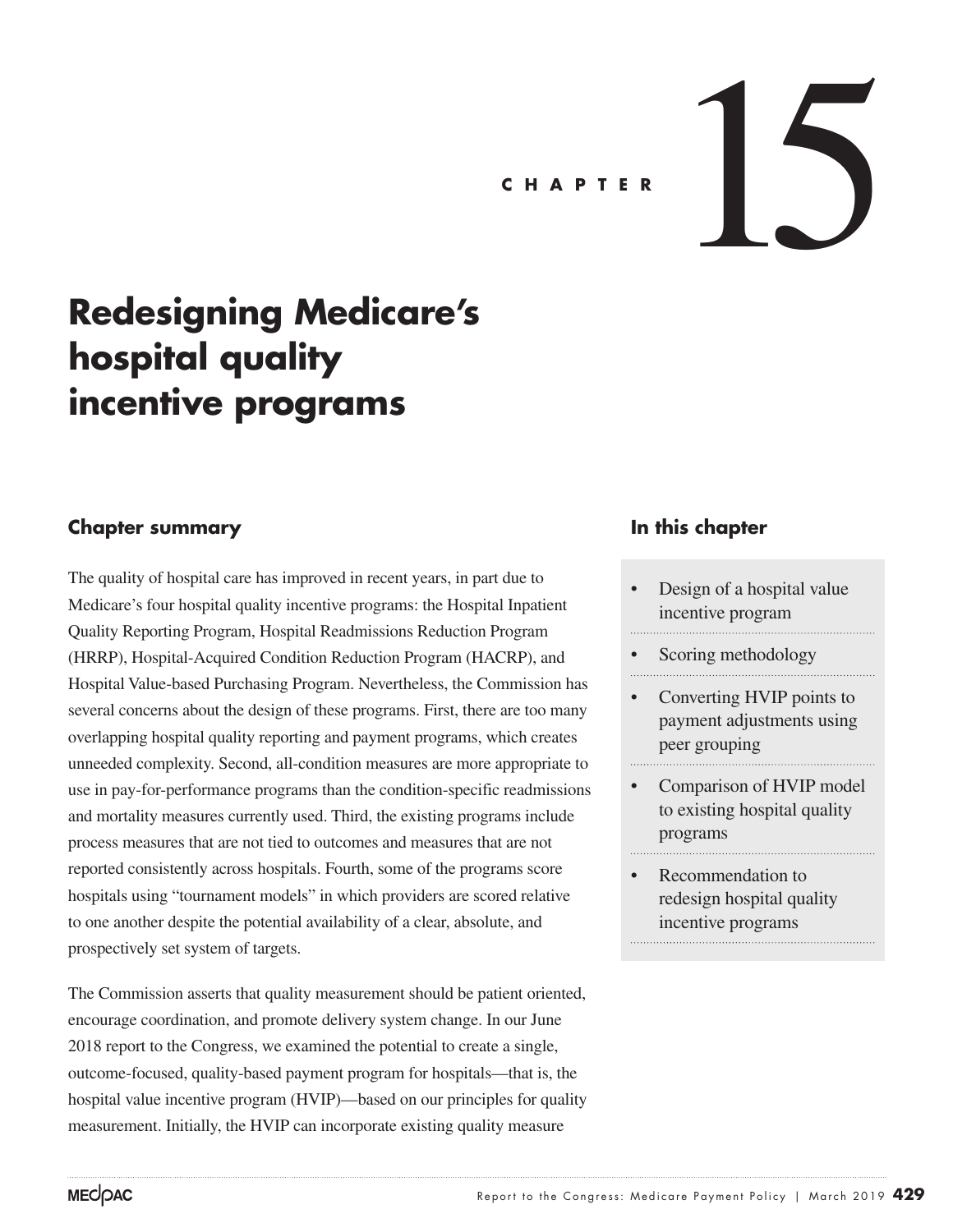domains such as readmissions, mortality, spending, patient experience, and hospitalacquired conditions (or infection rates). Assuming equal weighting of the measure domains, the HVIP increases the weight of mortality and patient experience and decreases the weight of readmissions and infection rates compared with current quality programs. In line with the Commission's principles, the HVIP uses clear, prospectively set performance standards to translate hospital performance on these quality measures to a reward or a penalty.

According to the Commission's principles, adjusting measure results for social risk factors can mask disparities in clinical performance. Therefore, the HVIP accounts for differences in providers' patient populations by incorporating a peer-grouping methodology in which quality-based payments are distributed to hospitals separated into 10 peer groups, defined by the share of beneficiaries with full dual eligibility for Medicare and Medicaid treated (as a proxy for income). The HVIP redistributes pools of dollars to hospitals in the peer groups based on their quality performance. The pools of dollars are funded by a payment withhold from all hospitals in the peer group (e.g., 5 percent) and a portion of the current-law hospital payment update. Under the Commission's HVIP model, the use of peer grouping of hospitals that serve different populations makes payment adjustments more equitable compared with the existing quality payment programs.

Consistent with the Commission's principles, the HVIP links payment to quality of care to reward hospitals for efficiently providing high-quality care to beneficiaries. Accordingly, the Commission recommends that the Congress replace Medicare's current hospital quality programs with this new HVIP that includes a small set of population-based outcome, patient experience, and value measures; scores all hospitals based on the same absolute and prospectively set performance targets; and accounts for differences in patients' social risk factors by distributing payment adjustments through peer grouping. As we discuss in Chapter 3 of this report, the Commission recommends that payments in the HVIP be increased by the difference between the Commission's update recommendation for acute care hospitals and the amount specified in current law. Adding the additional payment in the HVIP will better reward hospitals providing higher quality care. In addition, eliminating the existing penalty-only programs (i.e., HRRP and HACRP) would have the effect of removing about \$1 billion in penalties that hospitals currently pay each year. ■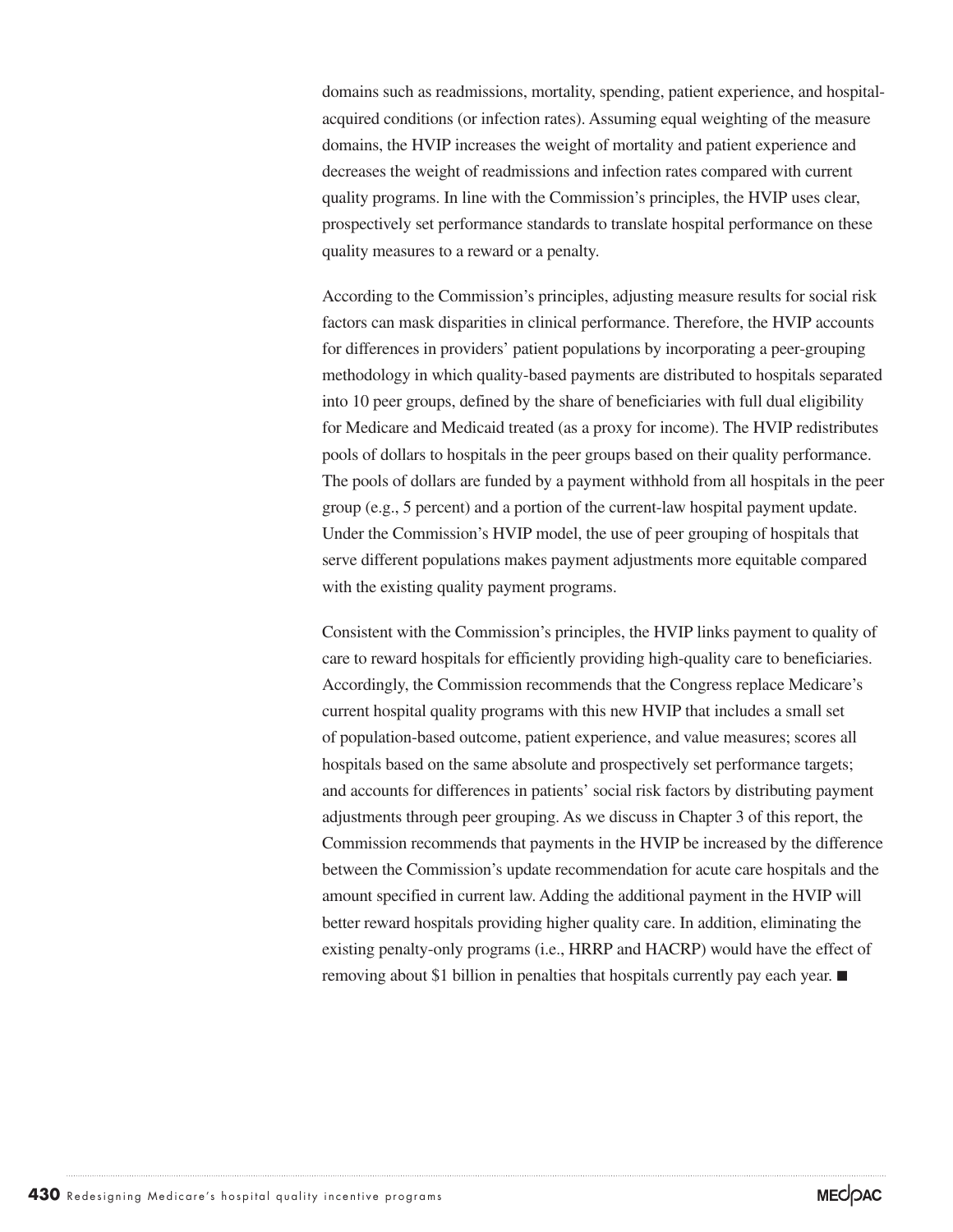# **Background**

The Commission contends that Medicare payments should not be made without considering the quality of care delivered to beneficiaries and has recently formalized a set of principles for quality measurement in the Medicare program (Medicare Payment Advisory Commission 2018). For several years, fee-for-service (FFS) Medicare has provided hospitals with incentive payments based on the quality of care delivered. These incentive payments are distributed through four programs: the Hospital Inpatient Quality Reporting Program (IQRP), Hospital Readmissions Reduction Program (HRRP), Hospital Value-based Purchasing (VBP) Program, and Hospital-Acquired Conditions Reduction Program (HACRP). The quality of hospital care has improved in recent years, at least in part as a result of these programs. However, the hospital industry has raised concerns that these programs' designs are complex, are overlapping, and send hospitals different performance signals. In addition, aspects of the programs do not align with the Commission's principles for measuring quality in Medicare.

As noted in our June 2018 report to the Congress, the Commission has four main concerns about the design of the current hospital quality programs. The first is that too many overlapping hospital quality payment and reporting programs create unneeded complexity for hospitals and the Medicare program itself (Medicare Payment Advisory Commission 2016a, Medicare Payment Advisory Commission 2016b). Some of the quality measures are scored in multiple programs, although for fiscal years 2020 and 2021, CMS has removed some of this duplication. For example, CMS recently removed readmissions and mortality measures from the IQRP since they are scored in the HRRP and VBP programs. However, hospital-acquired condition (HAC) measures continue to be scored in both HACRP and the VBP Program (Centers for Medicare & Medicaid Services 2018).

Second, the Commission believes that all-condition mortality and readmissions measures are more appropriate to score in pay-for-performance programs than the condition-specific (e.g., acute myocardial infarction) measures that are scored in the IQRP, VBP Program, and HRRP. Using all-condition measures would increase the number of observations and reduce the random variation that single-condition readmission rates face under current policy (Medicare Payment Advisory Commission 2013).

The all-condition measure also affords more flexibility to hospitals to tailor interventions to the particular conditions most relevant to their patient population.

Third, the current IQRP includes process measures that are not tied to outcomes and are burdensome to report (e.g., hearing screening before hospital discharge). The Commission believes that quality payment programs should include population-based measures, though providers may choose to use more granular outcomes and process measures to internally manage their own quality improvement. As part of its Meaningful Measures Initiative, this year CMS has removed many of the process measures from the IQRP, but some remain. Between fiscal years 2020 and 2022, CMS is removing two structural measures, four chart-abstracted measures, and seven clinical process of care measures based on electronic health record (EHR) data from the IQRP because the data collection and reporting costs outweigh the benefit of their continued use (Centers for Medicare & Medicaid Services 2018).

Fourth, the VBP Program, HRRP, and HACRP score hospitals using "tournament models" (i.e., providers are scored relative to one another), despite the potential availability of clear, absolute, and prospectively set performance criteria. For example, the HACRP's statutory design penalizes 25 percent of hospitals every year, even if all hospitals significantly reduce their HAC rates. The Commission's principles for quality measurement encourage Medicare quality programs to use fixed targets to make it clear to providers what level of performance is expected and to not artificially limit who can be successful in the program.

The Commission's initial work on redesigning Medicare's hospital quality payment programs presented in the June 2018 report to the Congress focused on the creation of a single hospital value incentive program (HVIP) that would be patient oriented, encourage coordination across providers and time, and promote change in the delivery system. This chapter updates our original HVIP work reported in June 2018 by incorporating three key changes. First, to address the importance of tying hospital infection rates to quality payments, our HVIP model includes, for scoring purposes, HACs as a measure domain. Second, to provide greater emphasis on patient experience, our HVIP model scores each of 10 patient experience measures instead of only the patient's overall hospital rating. Finally,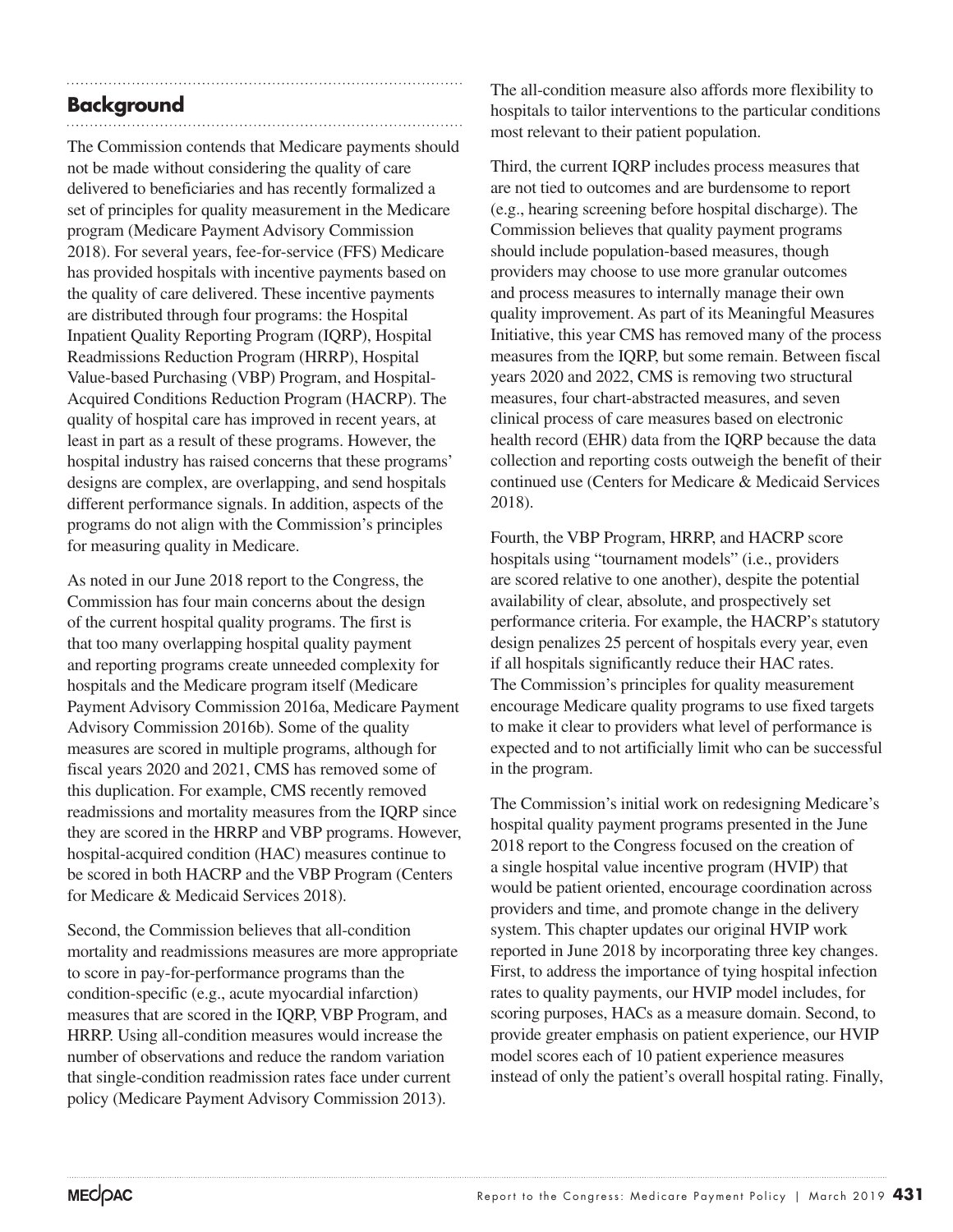the model's payment adjustments, which are redistributed to hospitals based on their quality performance, are calculated using two different pools of dollars (funded through either a 2 percent or 5 percent withhold). The different pools of dollars were constructed in light of the Commission's discussions about (1) increasing the HVIP withhold amount over time (e.g., from 2 percent to 5 percent) versus beginning with a higher withhold amount than the current VBP Program (e.g., 5 percent) and (2) increasing HVIP payments by redirecting an estimated 0.8 percentage point from the fiscal year (FY) 2020 hospital update to the HVIP, which is about 1.0 percent of inpatient payments.<sup>1</sup> We expect the combination of including a portion of the payment update and replacing the current quality incentives (which reduce hospital's Medicare payments in aggregate) with the new HVIP (which would increase Medicare payments in aggregate) better rewards hospitals providing higher quality care.

Since existing hospital quality programs are defined in statute, the Congress would need legislation to eliminate them and create a new HVIP.<sup>2</sup> Although the HVIP would replace quality programs that affect FFS hospital payment, the HVIP measures and scoring methodology—where practical—should align across all Medicare accountable entities and providers, including Medicare Advantage plans and accountable care organizations (ACOs). All should be held accountable for a small set of populationbased measures, scored against absolute thresholds, and have their payments adjusted through peer grouping. For example, ACO quality payments can be based on the ACO's performance on population-based quality measures, like all-condition readmissions, with different payment adjustments for groups of ACOs based on their patient population's social risk factors (i.e., peer groups). Medicare's use of the same set of measures and scoring framework across different populations could also promote multipayer alignment.

#### **Design of a hospital value incentive program**

As we initially proposed in the June 2018 report to the Congress, hospitals should have their payments adjusted based on their performance on quality and cost measures under a single program instead of three separate programs. Medicare should not pay hospitals and other

providers merely for reporting quality measures, but should pay based on performance on these measures. The Commission therefore recommends that the IQRP be retired and the HRRP, HACRP, and VBP Program be combined into one HVIP.

The current hospital quality payment programs apply different penalties and rewards to affect hospital payments. The HRRP penalizes hospitals with excess readmissions compared with the expected amount by removing up to 3 percent of their payments. The HACRP penalizes the 25 percent of hospitals with the highest rates of HACs by removing 1 percent of their payments. The budget-neutral VBP Program redistributes a 2 percent withhold of each hospital's payments based on their quality performance, where hospitals can be penalized or rewarded by more than their withhold. In aggregate, based on the structure of all the current hospital quality payment programs, hospitals have the potential to be rewarded up to about 3 percent of their inpatient payments and penalized up to about 6 percent. Most net payment adjustments are less than 2 percent. Implementing the HVIP would increase Medicare inpatient hospital spending by between \$750 million and \$2 billion in 2020 and by \$5 billion to \$10 billion over five years due to the elimination of the existing penalty programs.

Fundamentally, the HVIP encourages quality improvement by tying hospital performance to payment, but CMS should also continue to further quality improvement through public reporting of quality results on Hospital Compare and other websites. Public reporting allows beneficiaries to see the quality of care provided at hospitals, and it fosters competition among providers. Under an HVIP, CMS should also continue to provide hospitals with quality feedback reports to help them understand their performance (e.g., benchmarks). Even though the Commission's HVIP would score and make payment adjustments using all-condition measures, CMS should monitor condition-specific results (e.g., acute myocardial infarction mortality) calculated using claims data, as well as publicly report and provide hospitals with condition-specific results, which would be helpful for a hospital's internal quality improvement efforts.

#### **Measure domains**

The Commission recommends that the HVIP include quality measure domains based on our quality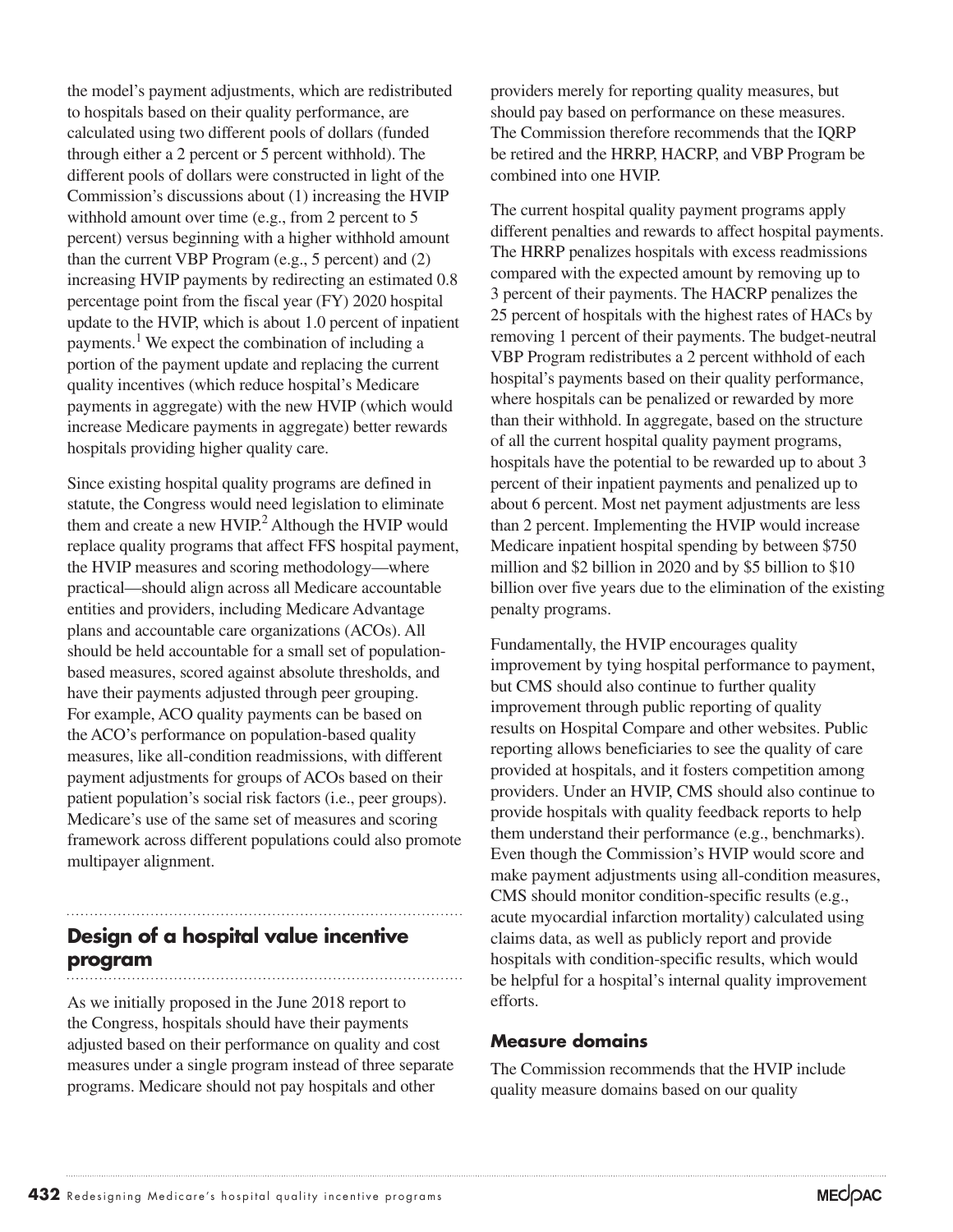measurement principles and largely calculated or administered by CMS: readmissions, mortality, Medicare spending per beneficiary (MSPB), patient experience, and HAC rates.<sup>3</sup> These risk-adjusted measures are included in the existing hospital quality programs and thus are known to hospitals. Providers could choose to use other granular quality measures to manage their own quality improvement efforts, but those measures would not factor into Medicare payment. We envision that, as new quality measures are developed or hospital performance on current measures "top out" (i.e., everyone performs well on the measure), CMS would refine the HVIP measures and measure domains. The HVIP should continue to incorporate population-based outcome, patient experience, and value measures that are not unduly burdensome for providers. For each of these measures, to reward increasingly improved performance, policymakers could weight recent year performance higher than performance in earlier years.

#### **Readmissions**

Hospital readmissions are disruptive to patients and caregivers and costly to the health care system; they also put patients at additional risk of hospital-acquired infections and complications. Readmissions are a major source of patient and family stress and can contribute substantially to loss of functional ability, particularly in older patients. Measuring and adjusting payments based on a hospital's readmission rates holds the hospital accountable for ensuring that beneficiaries have the discharge information they need and encourages hospitals to coordinate with other providers. Since the implementation of the HRRP, hospitals have taken action and improved readmission rates. The readmission measure is also understandable to the beneficiary and can be calculated through claims data.

In the HVIP, hospitals are scored on their risk-adjusted rates of unplanned readmissions within 30 days of discharge for all conditions using Medicare claims. Our model also uses three years of claims data (2014 through 2016) to increase the number of observations. Using three years of all-condition readmissions (rather than the six conditions used in the HRRP) reduces random variation and allows Medicare to measure the quality of care for low-volume providers. The all-condition measure also holds hospitals accountable for more of their patient population than condition-specific measures do.

#### **Mortality**

Mortality during or soon after a hospital stay (e.g., within 30 days) is an important outcome measure, and it encourages hospitals to coordinate with post-acute care providers. Like the readmission measure, this outcome measure can be determined with a high degree of accuracy through claims. Our HVIP model used an all-condition, risk-adjusted measure of mortality during the hospital stay and 30 days after discharge. (The measure excludes patients who are in hospice care before admission.) As with the readmission measure, we used three years of data (2014 to 2016) to increase the number of observations.

#### **Medicare spending per beneficiary**

MSPB measures efficient care, not volume of services, and reduces fragmentation of care. By pairing the spending measure with mortality and readmissions, hospitals have an incentive to maintain episode quality while reducing episode costs. The measure shows 30 day episode spending at an individual hospital compared with Medicare spending nationally for hospitals with comparable patients. Our model uses the MSPB measure CMS computes for the VBP Program: price-standardized, risk-adjusted (e.g., age, sex, severity of illness) measures that include all Medicare Part A and Part B claims paid during the period from 3 days before an inpatient hospital admission through 30 days after discharge, divided by the episode-weighted median MSPB amount across all hospitals (the median MSPB measure equals 1.0). The model uses the MSPB values calculated with three years of data (2014 to 2016).

#### **Patient experience**

Based on the Commission's principles, a new HVIP includes population-based patient experience measures. The literature finds that high-quality hospitals and physicians appear to focus not only on technical excellence but also on how patients perceive their care (Chatterjee et al. 2015). When patients have a better experience, they are more likely to adhere to treatments, return for follow-up appointments, and engage with the health care system by seeking appropriate care.

The Hospital Consumer Assessment of Healthcare Providers and Systems® (HCAHPS®) is a national standardized survey instrument and data collection methodology for measuring patients' perspectives on their care during a recent hospital stay.<sup>4</sup> The survey allows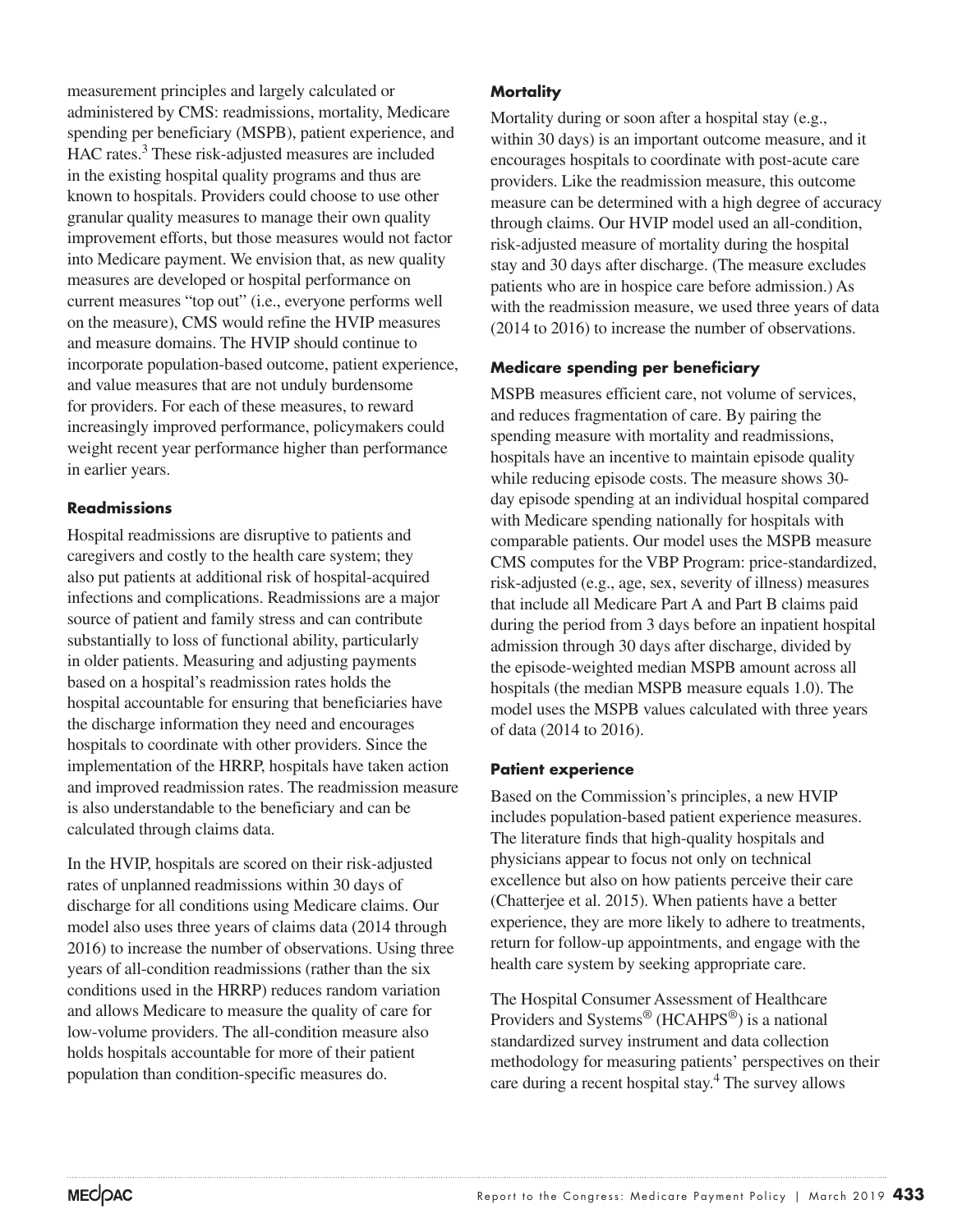Medicare, hospitals, beneficiaries, and others to make objective and meaningful comparisons of hospitals. Since 2006, CMS and hospitals have worked with third-party survey vendors to collect survey results from a random sample of each hospital's adult inpatient discharges. The survey results are used to calculate 10 core measures of patient experience: (1) communication with nurses, (2) communication with doctors, (3) responsiveness of hospital staff, (4) communication about medicines, (5) cleanliness of hospital environment, (6) quietness of hospital environment, (7) discharge information, (8) care transition, (9) overall rating, and (10) whether the beneficiary would recommend the hospital to others. (Hospitals can add their own survey items to the core survey.) All the HCAHPS measures are scored in the VBP Program and they are publicly reported on the Hospital Compare website.

We considered three ways the HVIP could incorporate patient experience. For simplicity, the patient experience measure domain could be based on the single overall hospital rating measure (i.e., share of patients who gave their hospital a rating of 9 or 10 on a scale of 0 (lowest) to 10 (highest)). The overall hospital rating measure is strongly or moderately correlated with the other quality measures, so by scoring a hospital's overall rating, the other measures are likely captured (Centers for Medicare & Medicaid Services 2017). A second approach would be to score a subset of the HCAHPS measures—for example, using a composite of four communication measures: communication with doctors, communication with nurses, responsiveness of staff, and discharge information. All the patient experience measures are moderately positively correlated, so any small changes in the measures included in the composite would not have large effects on how groups of hospitals score in the HVIP. A third approach is to use the current VBP Program methodology, which scores a composite of all HCAHPS measures, with cleanliness and quietness combined into one measure. This approach captures a more comprehensive picture of a patient's experience with a hospital's care compared with using only the overall rating or a subset of HCAHPS measures.

The Commission's HVIP model uses the third approach from the VBP Program, which scores a composite of all HCAHPS measures. When the HVIP is implemented, CMS can determine through the federal rule-making and comment process which HCAHPS measures to score.

We spoke with several hospitals' quality leaders about their use of and experiences with the HCAHPS survey. They asserted that patient experience, and the HCAHPS, is ingrained in their quality measurement and improvement work. They also commented that the HCAHPS should be updated to include communication with care teams since patient care is handled by teams of practitioners (e.g., respiratory therapists, certified nursing assistants), not just nurses and physicians. Hospitals also commented that the HCAHPS survey administration approach should be modernized to include web-based and email surveys, as opposed to just mailed and telephone surveys. We agree that CMS should consider updating the HCAHPS to better capture patients' experiences during hospital care.

#### **Hospital-acquired conditions**

HACs are among the leading threats to patient safety. Over a million HACs occur across the U.S. health care system every year, leading to the loss of tens of thousands of lives and adding billions of dollars to health care costs (Agency for Healthcare Research and Quality 2016). However, the monitoring and evaluation of infection rates through Medicare's programs and other national initiatives, such as the Partnership for Patients, have improved infection rates.

As part of the HACRP and the VBP Program, hospitals are scored on six self-reported HAC standardized infection ratios (observed over predicted infections), including central line–associated bloodstream infection, catheter-associated urinary tract infection, colon and hysterectomy surgical site infections, methicillin-resistant *Staphylococcus aureus bacteremia*, and *Clostridium difficile* infection. Hospitals use their own claims and medical records to report their infection rates through the Centers for Disease Control and Prevention's (CDC's) National Health Safety Network (NHSN). The NHSN provides hospitals, states, and regions with comparative data needed to identify problems and measure local and national progress on prevention efforts.

There are concerns that some hospitals are better than others at reliably and accurately reporting infections and other patient safety issues (Calderwood et al. 2017). Even so, the Commission believes it is important to drive quality improvement by tying infection rates to payment through the HVIP. However, the Commission encourages CMS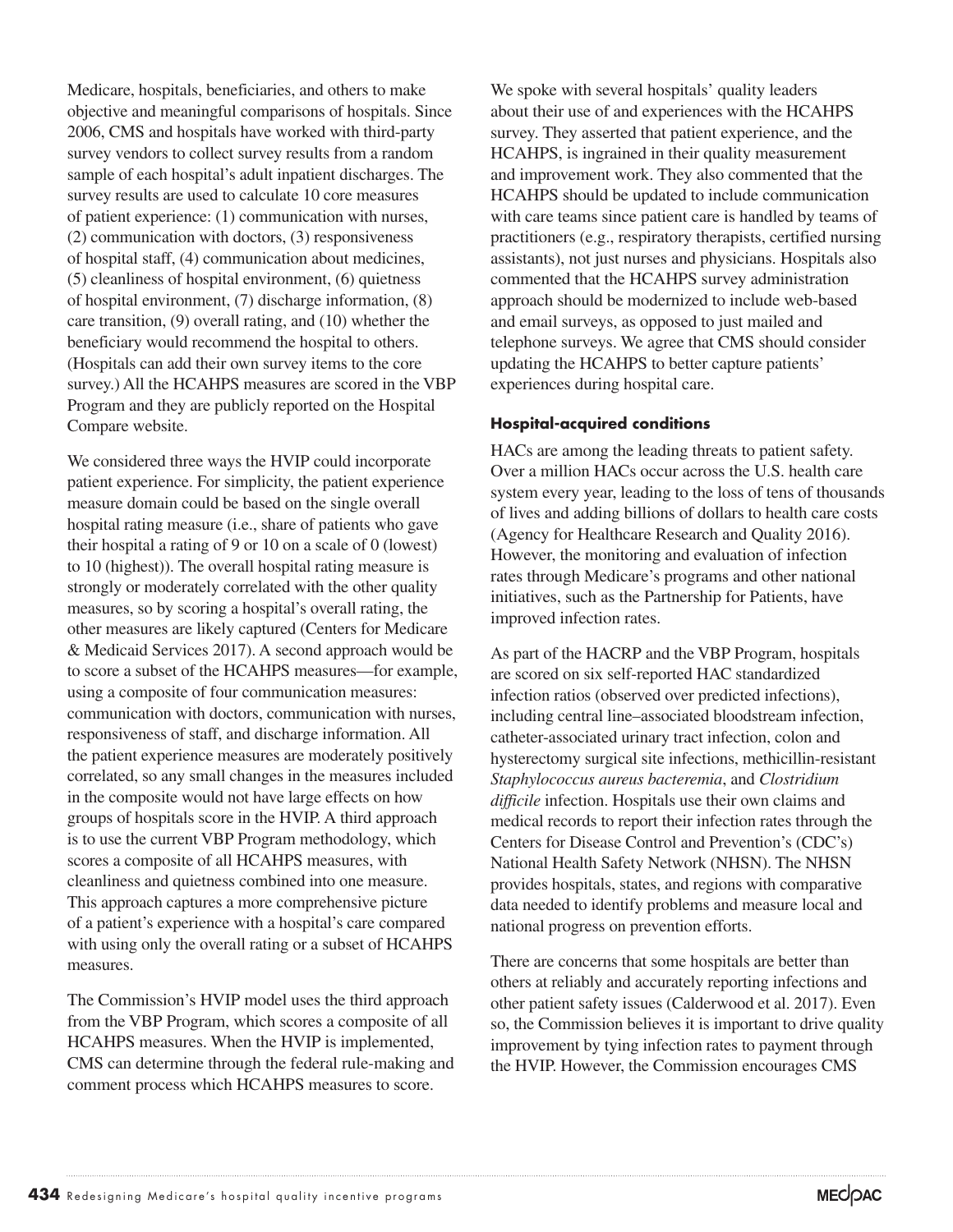and the CDC to improve their monitoring and validation of the data.

The Commission's HVIP model averages each hospital's standardized infection ratios for all the available HAC measures. The publicly available CMS data include infection ratios based on just one year of data (October 2016 to September 2017). (About 600 hospitals did not have a sufficient sample to publicly report all 6 infection rates. Under the Commission's HVIP model, those hospitals were scored only on the other four measure domains.) As with the claims-based readmissions, mortality, and MSPB measures, the Commission recommends an HVIP that would use three years of HAC results, which would increase the number of hospitals with HAC results available to score.

# **Scoring methodology**

Salient features of the HVIP model include weighting of measure domains and the methodology to convert a hospital's performance to a score.

## **Weighting of measure domains**

Our HVIP model's simulations treat each measure as an equally weighted, separate domain (each domain is worth 20 percent of the total HVIP score), consistent with the VBP Program methodology. With the equal weighting, the HVIP increases the weight of mortality and patient experience and decreases the weight of readmissions and infection rates compared with current quality programs. Policymakers could give the measure domains different weights based on a ranking that takes into account interests shared by the Medicare program and its beneficiaries. We found that the measure domains have moderately positive correlations with each other; therefore, small weighting changes will not have large effects on hospital's rankings with the HVIP. When the HVIP is implemented, CMS can determine through the federal rule-making and comment process how to weight HVIP measure domains.

#### **Converting measure performance to HVIP points (score)**

One of the Commission's principles is that Medicare quality programs should reward providers based on clear, absolute, and prospectively set performance targets rather than score providers relative to one another

(as in the tournament model). Under a tournament model, a provider's reward or penalty depends only on its performance relative to the performance of other providers; thus, no hospital knows how its performance will be judged until after other hospitals' performance has been assessed. The HVIP is designed to reward or penalize a hospital based on the individual performance the hospital achieves relative to a prospectively set system of targets. Hospitals will know ahead of time how different levels of performance will translate into a performance score and payment adjustments. CMS should also give hospitals the opportunity to review the computation of the HVIP. Rewards are to be distributed based on a continuous scale (thereby minimizing payment "cliffs") so that hospitals with similar levels of performance receive similar financial rewards. Some argue that tournament models may be necessary for new measures for which performance data do not yet exist for setting appropriate targets. However, CMS addresses this concern in current quality programs by collecting and publicly reporting new measure results for a year or more before using them for payment.

Medicare can define the performance targets (i.e., set the performance scale) using different methods. For example, the continuous scale of targets can be set along a broad distribution of historical data so that most entities have the opportunity to earn credit for their performance. Medicare could also start the continuous scale of targets around a desired value to drive quality improvement above that value. Medicare can assess targets annually, and if needed, revise them depending on whether expectations for quality achievement are met. For example, for measures new to pay-for-performance, there is likely to be a greater increase in performance in the early years, so the targets could change annually. For other measures where achievement requires more than a year, the targets could be the same for a three-year period. In principle, the targets should be prospectively set and should encourage both high and low performers to improve.

In our HVIP model, hospitals earn points for their performance on quality metrics based on a continuous scale, starting at 0 and gradually increasing to 10 points. The scale stretches over almost the entire distribution of performance, giving both low-performing and topperforming hospitals an incentive to continue to achieve high-quality results. Table 15-1 (p. 436) presents a subset of the scale of points associated with performance targets in our HVIP model.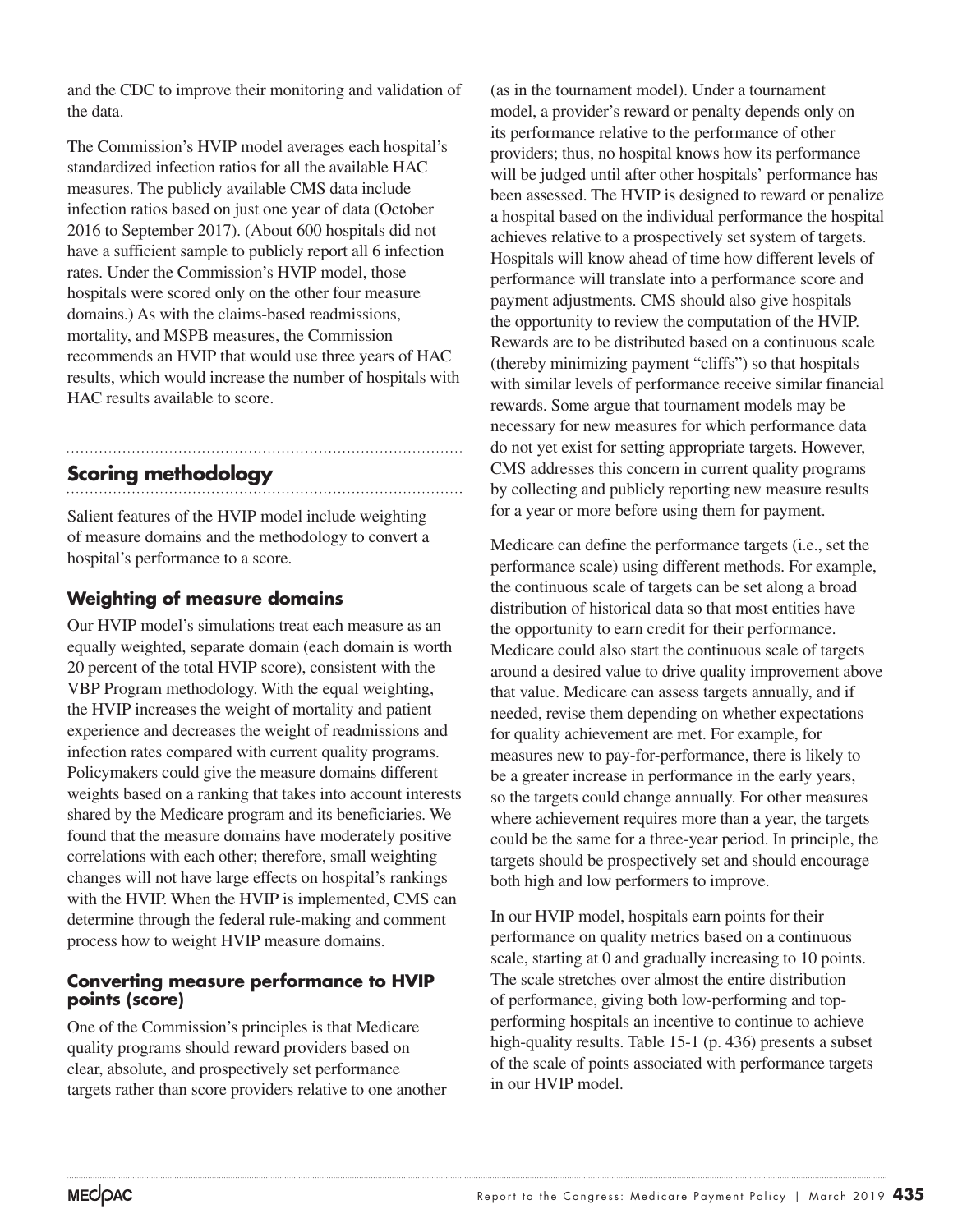#### **15–1 Illustration of point system to score performance on measures under our potential HVIP model**

|           | <b>Risk-adjusted</b><br>readmission rates<br>(lower is better) | <b>Risk-adjusted</b><br>mortality rates<br>(lower is better) | <b>Relative</b><br><b>Medicare spending</b><br>per beneficiary<br>(lower than 1<br>is better) | <b>Patient</b><br>experience<br>composite<br>(higher is better) | <b>Standardized</b><br>hospital-acquired<br>conditions<br>composite ratio<br>(lower than 1<br>is better) |
|-----------|----------------------------------------------------------------|--------------------------------------------------------------|-----------------------------------------------------------------------------------------------|-----------------------------------------------------------------|----------------------------------------------------------------------------------------------------------|
| 0 points  | 21% or above                                                   | 14% or above                                                 | $1.16$ or above                                                                               | 79.26% or below                                                 | 1.85 or above                                                                                            |
| 2 points  | 19%                                                            | 12%                                                          | 1.11                                                                                          | 80.67                                                           | 1.65                                                                                                     |
| 4 points  | 17%                                                            | 10.5%                                                        | 1.04                                                                                          | 83.44                                                           | 1.27                                                                                                     |
| 6 points  | 14%                                                            | 8.5%                                                         | 0.98                                                                                          | 86.22                                                           | 0.90                                                                                                     |
| 8 points  | 12%                                                            | 7%                                                           | 0.91                                                                                          | 89.00                                                           | 0.52                                                                                                     |
| 10 points | 10% or below                                                   | 5% or below                                                  | 0.84 or below                                                                                 | 91.78 or above                                                  | 0.14                                                                                                     |

Note: HVIP (hospital value incentive program). Each measure in the HVIP is continuously scored from 0 to 10 points; only a subset of points is displayed here. Lower rates are better for readmissions, mortality, Medicare spending per beneficiary (MSPB), and standardized hospital-acquired conditions (HAC) ratios; hospitals with lower rates on these measures receive more HVIP points. The MSPB value is based on the hospital's spending compared with the national mean. The patient experience composite is the average of all 10 Hospital Consumer Assessment of Healthcare Providers and Systems® measure results. The standardized HAC composite ratio is the average of a hospital's standardized infection ratios for up to six HAC measures.

Source: MedPAC analysis of Medicare fee-for-service hospital quality data, 2014–2017.

A hospital's total HVIP score is the average of all of its points earned across the five measure domains. The 2,875 hospitals included in our sample had a nearly normal distribution of total quality performance scores under our HVIP model (Figure  $15-1$ ).<sup>5</sup>

Table 15-2 (p. 438) presents average total HVIP and measure domain points earned by different groups of hospitals. On average, hospitals with a high share of beneficiaries with full dual eligibility for Medicare and Medicaid tend to do worse on readmissions (4.4 points vs. 5.9 points for hospitals with a low share of fully dual-eligible beneficiaries) and patient experience (4.7 points vs. 6.1 points for hospitals with a low share of fully dual-eligible beneficiaries). These differences in average scores may be due to differences in hospitals' financial resources or the social risk factors of hospital populations, such as the availability of primary care, housing stability, medication adherence, and mental health and substance use disorders. Based on the Commission's principles to avoid masking disparities in care, the HVIP accounts for these population differences by adjusting payment through peer grouping (rather than adjusting quality measure results).

# **Converting HVIP points to payment adjustments using peer grouping**

In measuring providers' performance on quality measures, the Commission contends that Medicare should take into account, as necessary, differences in providers' populations, including social risk factors. However, CMS should not adjust measure results for social risk factors because doing so can mask disparities in clinical performance, which could discourage reduction in disparities in access, quality, and outcomes compared with the status quo and could result in adjusting for factors within a hospital's control. Instead, Medicare should adjust performance payments through peer grouping so that, for purposes of rewards or penalties, each provider's performance is compared with that of its "peers"—defined as providers with a similar patient mix.<sup>6</sup>

At the same time, CMS should target technical assistance resources at low-performing providers, which can include hospitals caring for populations with more social risk factors that affect health outcomes (known as "social determinants of health"), such as housing, language and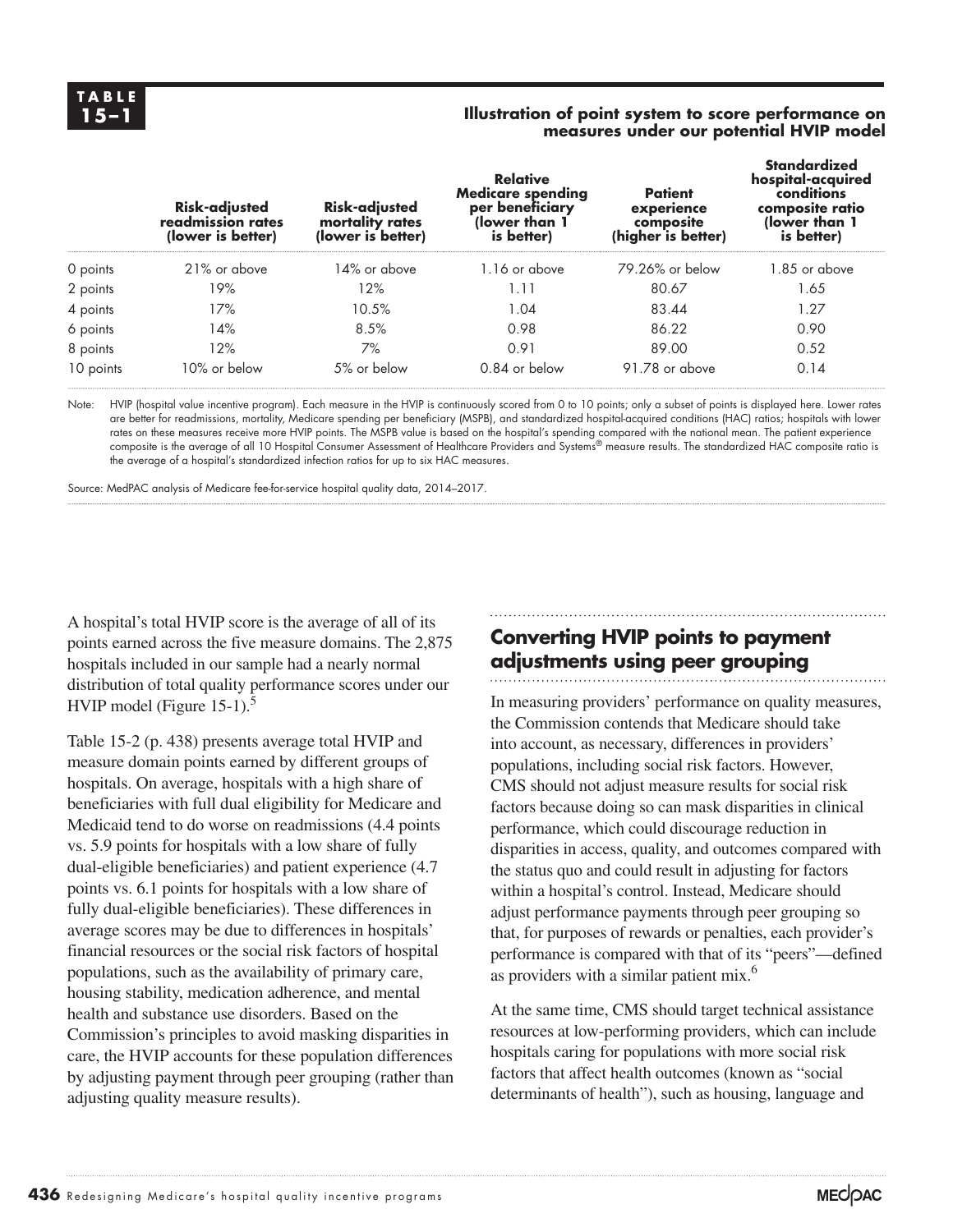

Note: HVIP (hospital value incentive program). Hospitals receive 0 to 10 total HVIP points based on their performance on five equally weighted measure domains (readmissions, mortality, Medicare spending per beneficiary, patient experience composite, and standardized hospital-acquired conditions composite ratio). Our HVIP modeling scores hospitals using a continuous performance-to-points scale based on almost the entire distribution of current hospital performance, so each hospital has the potential to earn at least some points. There are 2,875 hospitals included in our HVIP model.

Source: MedPAC analysis of Medicare fee-for-service hospital quality data, 2014–2017.

culture proficiency, access to transportation, and food security. There are numerous examples of how hospitals have implemented successful programs to improve outcomes for these populations. Hospitals can help diabetic patients at discharge to understand their access to healthy foods and, if there is a need, connect patients to local food banks. Hospitals can assess community health needs and forge community partnerships to meet the needs of the community they serve by coordinating with, for example, transportation services and homeless shelters (American Hospital Association 2017). Although quality improvement can be more challenging in populations with greater social risk, there is evidence that some efforts Note grows social determinants of health succeed. For example, after the implementation of the HRRP, safety-net hospitals improved readmission rates more rapidly than other hospitals (Salerno et al. 2017).

The HVIP implements the peer-group approach by distributing quality-based payments to hospitals classified in 10 peer groups. Each peer group has about the same number of hospitals (in our current model, about 287 hospitals), and hospitals are assigned to peer groups based on their share of Medicare patients who are fully dualeligible beneficiaries. We used eligibility for full Medicaid benefits as a proxy for whether a hospital's patients are more difficult to treat because individuals with full Medicaid benefits have low income and are much more likely than other Medicare beneficiaries to be disabled, have multiple chronic conditions, and have functional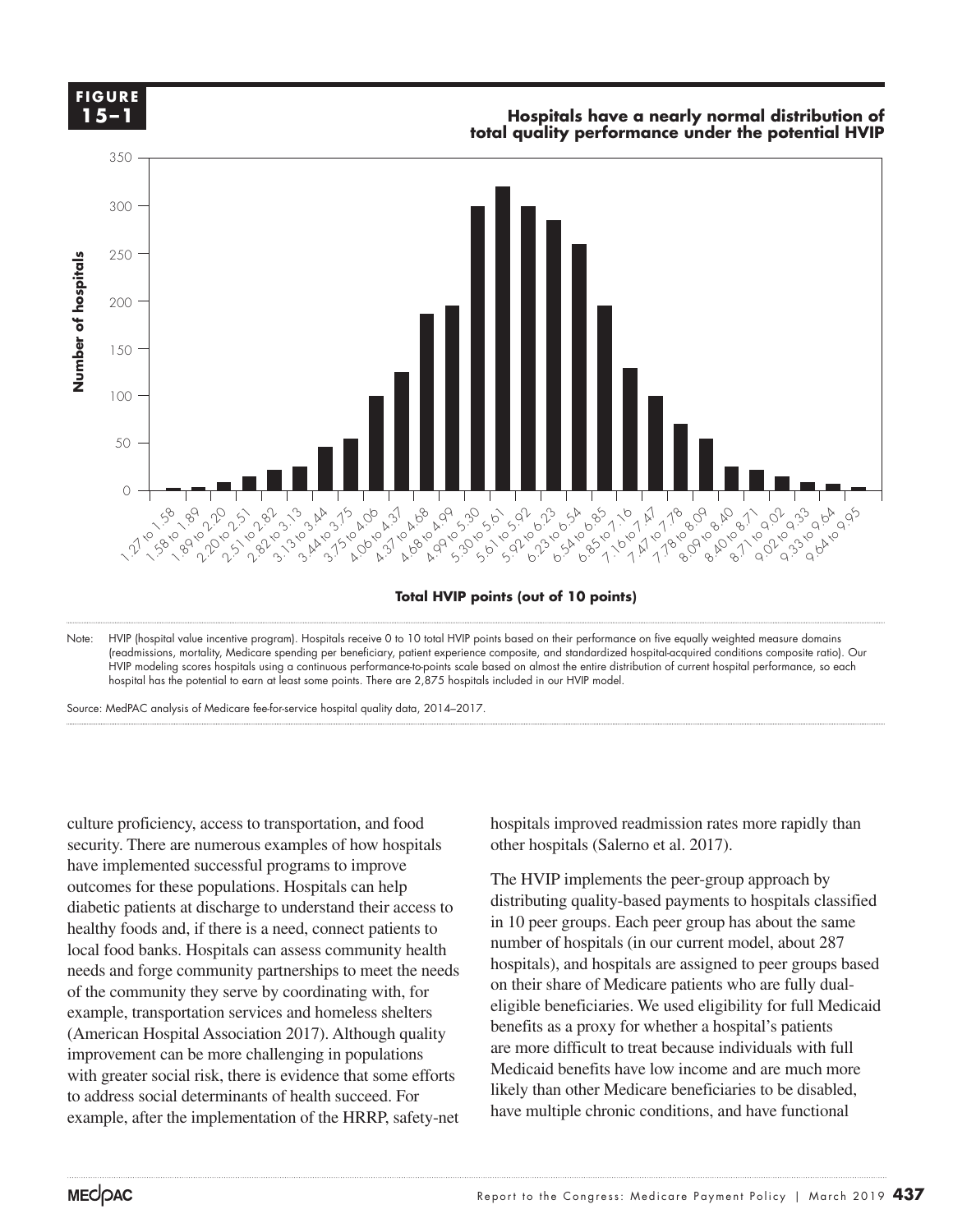#### **15–2 Illustrative total HVIP points by hospital characteristics**

| <b>Hospital group</b>                          | Number of<br>hospitals | <b>Total HVIP</b><br>points<br>(score) | <b>Readmissions</b> | <b>Mortality</b> | <b>MSPB</b> | <b>Patient</b><br>experience | <b>HAC</b> |
|------------------------------------------------|------------------------|----------------------------------------|---------------------|------------------|-------------|------------------------------|------------|
| All hospitals                                  | 2,875                  | $5.7\,$                                | 5.2                 | 6.4              | 5.2         | 5.0                          | 5.9        |
| Hospital size                                  |                        |                                        |                     |                  |             |                              |            |
| Large urban                                    | 1,179                  | 5.4                                    | 4.7                 | 7.0              | 4.5         | 5.0                          | 5.7        |
| Other urban                                    | 1,033                  | 5.8                                    | 5.7                 | 6.4              | 5.3         | 5.7                          | 6.0        |
| Rural                                          | 663                    | 5.9                                    | 5.5                 | 5.3              | $6.2\,$     | 6.1                          | 6.4        |
| Teaching status                                |                        |                                        |                     |                  |             |                              |            |
| Major teaching                                 | 301                    | 5.1                                    | 3.7                 | 7.1              | 4.7         | 4.6                          | 5.1        |
| Other teaching                                 | 757                    | 5.6                                    | 5.2                 | 6.8              | 4.9         | 5.1                          | 6.1        |
| Nonteaching                                    | 1,817                  | 5.8                                    | 5.5                 | 6.1              | 5.4         | 5.8                          | 6.0        |
| Ownership                                      |                        |                                        |                     |                  |             |                              |            |
| Nonprofit                                      | 1,781                  | 5.9                                    | $5.5$               | 6.7              | 5.4         | 5.7                          | 6.0        |
| For profit                                     | 714                    | 5.3                                    | 4.7                 | 6.1              | 4.5         | 5.0                          | 5.8        |
| Government                                     | 380                    | 5.5                                    | 5.2                 | 5.6              | 5.4         | 5.5                          | 5.7        |
| Share of fully dual-<br>eligible beneficiaries |                        |                                        |                     |                  |             |                              |            |
| Low                                            | 958                    | 5.9                                    | 5.9                 | 6.5              | 4.9         | 6.1                          | 5.9        |
| Moderate                                       | 958                    | 5.7                                    | 5.4                 | 6.2              | 5.2         | 5.7                          | 6.1        |
| High                                           | 959                    | 5.4                                    | 4.4                 | 6.4              | 5.4         | 4.7                          | 5.8        |

**Average points (score)**

Note: HVIP (hospital value incentive program), MSPB (Medicare spending per beneficiary), HAC (hospital-acquired conditions). Hospitals receive up to a total HVIP score of 10 points, which is the average of their performance on five equally weighted measures: risk-adjusted, unplanned readmissions; risk-adjusted 30-day postdischarge mortality; MSPB; patient experience composite, which is the average of all 10 Hospital Consumer Assessment of Healthcare Providers and Systems® measure results; and a standardized HAC composite ratio, which is the average of a hospital's standardized infection ratios for up to 6 HAC measures. Hospitals in the low share of fully dual-eligible beneficiaries group have an average of 11 percent of fully dual-eligible patients; hospitals in the moderate share of fully dualeligible group have an average of 18 percent of fully dual-eligible patients; hospitals in the high share of fully dual-eligible beneficiaries group have an average of 33 percent of fully dual-eligible patients.

Source: MedPAC analysis of hospital quality data, 2014–2017.

impairments. To assign peer groups, we excluded patients with partial Medicaid benefits because their care needs are less complex. We expect that as more data and research about the effects of patient-level social risk factors on quality performance become available, the approaches to assigning providers to peer groups will evolve.

As shown in Table 15-3, the average share of a hospital's patient population represented by fully dual-eligible beneficiaries in each peer group ranged from less than 7

percent (Peer Group 1) to about 48 percent (Peer Group 10)—in other words, a difference of about 40 percentage points (Table 15-3). When defining the HVIP peer groups, policymakers could consider whether consolidating some of the middle peer groups that do not have large differences in shares of fully dual-eligible beneficiaries could improve the equity of payment adjustments among hospitals that serve relatively similar shares of such beneficiaries.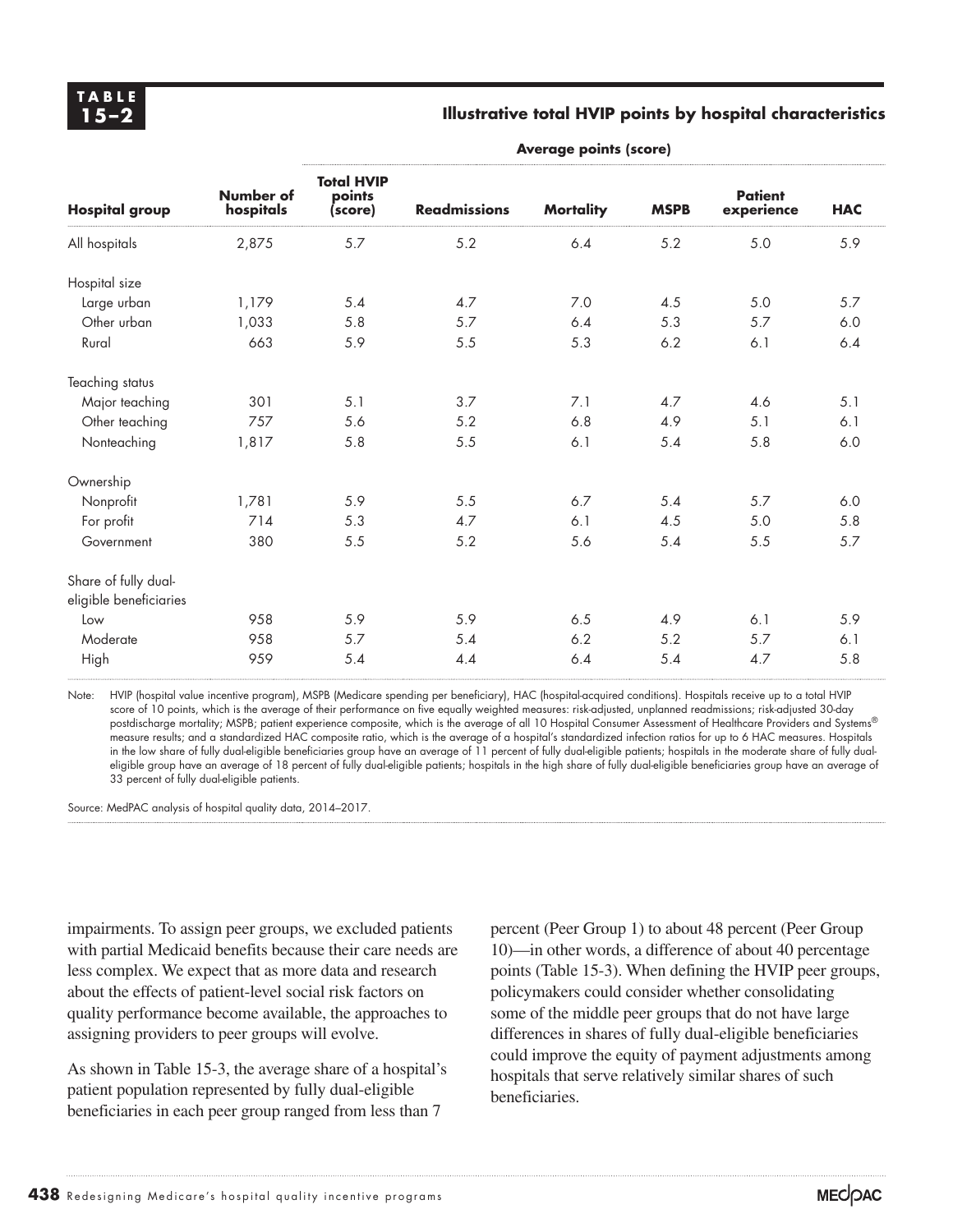#### **15–3 Illustration of hospital payment adjustments using peer groups under potential HVIP model**

|                                                                   | <b>Average:</b>                                                |                                | <b>Enhanced pool of dollars</b><br>based on 3 percent of<br>hospitals' IPPS payments |                              | <b>Enhanced pool of dollars</b><br>based on 6 percent of<br>hospitals' IPPS payments |                              |
|-------------------------------------------------------------------|----------------------------------------------------------------|--------------------------------|--------------------------------------------------------------------------------------|------------------------------|--------------------------------------------------------------------------------------|------------------------------|
| Peer group                                                        | <b>Share of fully</b><br>dual-eligible<br><b>beneficiaries</b> | Total<br><b>HVIP</b><br>points | Pool of<br>dollars<br>(in millions)                                                  | <b>Payment</b><br>multiplier | Pool of<br>dollars<br>(in millions)                                                  | <b>Payment</b><br>multiplier |
| 1 (lowest share of fully                                          |                                                                |                                |                                                                                      |                              |                                                                                      |                              |
| dual-eligible beneficiaries)                                      | 6.5%                                                           | 6.3                            | \$308                                                                                | 0.50%                        | \$616                                                                                | 1.00%                        |
| $\mathbf{2}$                                                      | 10.7                                                           | 5.8                            | 332                                                                                  | 0.52                         | 664                                                                                  | 1.04                         |
| 3                                                                 | 12.9                                                           | 5.7                            | 405                                                                                  | 0.52                         | 810                                                                                  | 1.04                         |
| 4                                                                 | 15.0                                                           | 5.7                            | 333                                                                                  | 0.52                         | 665                                                                                  | 1.04                         |
| 5                                                                 | 17.0                                                           | 5.7                            | 313                                                                                  | 0.52                         | 626                                                                                  | 1.04                         |
| 6                                                                 | 19.0                                                           | 5.6                            | 316                                                                                  | 0.54                         | 633                                                                                  | 1.10                         |
| 7                                                                 | 21.8                                                           | 5.6                            | 259                                                                                  | 0.54                         | 518                                                                                  | 1.10                         |
| 8                                                                 | 25.0                                                           | 5.5                            | 253                                                                                  | 0.56                         | 505                                                                                  | 1.11                         |
| 9                                                                 | 30.0                                                           | 5.3                            | 286                                                                                  | 0.56                         | 573                                                                                  | 1.12                         |
| <b>10</b> (highest share of fully<br>dual-eligible beneficiaries) | 47.6                                                           | 4.7                            | 230                                                                                  | 0.66                         | 459                                                                                  | 1.32                         |

Note: HVIP (hospital value incentive program), IPPS (inpatient prospective payment system). There are about 287 hospitals in each of the 10 hospital peer groups. Peer groups are assigned based on the share of the hospital's Medicare patients who are fully eligible for Medicare and Medicaid benefits for a majority of the year. Fully dual-eligible beneficiaries qualify for a full range of Medicaid benefits. The 3 percent enhanced pool of dollars for each peer group includes a 2 percent withhold of each hospital's IPPS payments and 1 percent of each hospital's IPPS payments from the current-law hospital payment update. The 6 percent enhanced pool of dollars for each peer group includes a 5 percent withhold of each hospital's IPPS payments and 1 percent of each hospital's IPPS payments from the currentlaw hospital payment update. The payment multiplier is the percentage adjustment to payments per point.

Source: MedPAC analysis of hospital quality data, 2014–2017.

#### **Distribute enhanced pool of dollars within each peer group**

Our HVIP model is designed to redistribute a peer group's pool of dollars to hospitals in the peer group based on their performance on the quality measures.<sup> $7$ </sup> Each peer group's pool of dollars is based on two sources. One source is a percentage payment withhold from each of the peer group's inpatient payments. The VBP Program currently uses a 2 percent total base payment withhold. Other options under consideration include a 2 percent withhold amount that scales up to 5 percent over a two- to three-year period. Alternatively, CMS could immediately begin with a higher withhold amount (e.g., 5 percent). The second source for the pool of dollars is part of the current-law hospital payment update. For the HVIP model, we assumed that 0.8 percentage point of the total hospital payment update, which applies to both inpatient

and outpatient payment, would be added to the HVIP pool. This amount roughly translates to a little more than 1 percent of inpatient spending. We therefore modeled hospital performance using a pool of dollars based on a 2 percent withhold and 1 percent of total base inpatient spending (or a 3 percent pool), as well as a 5 percent withhold and 1 percent of total base spending (or a 6 percent pool). By eliminating the current readmissions penalty program and hospital-acquired condition programs, hospitals will no longer face those penalties in their hospital payment rates. Therefore, the HVIP will result in higher spending than under current law.

In our HVIP model, we followed five steps to convert performance points to payment adjustments based on the 3 percent and 6 percent pools of dollars, using currently available hospital quality and payment data. (See text box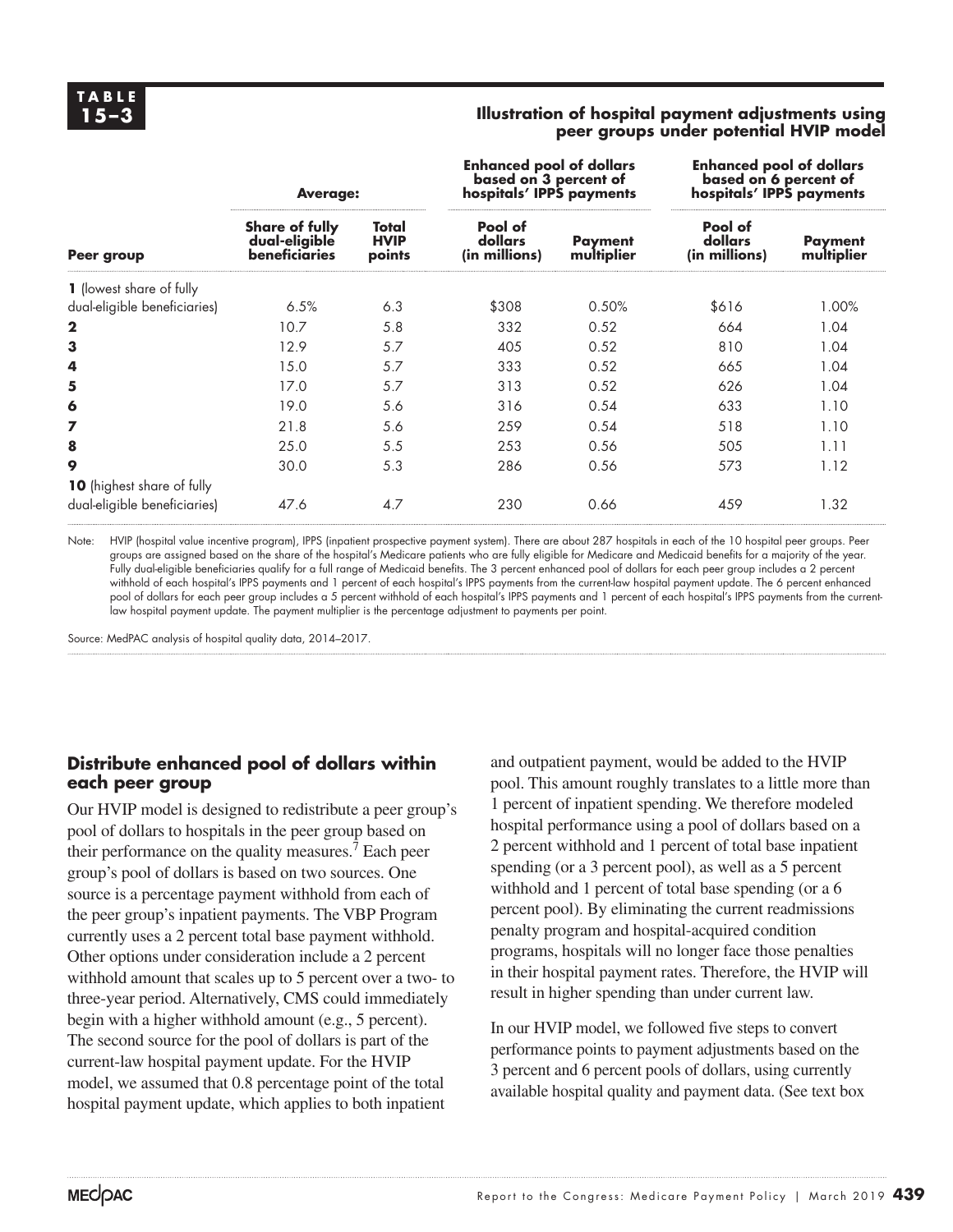#### **15–4 Illustrative HVIP payment adjustments by hospital peer groups**

|                                   | <b>Enhanced pool of dollars based on</b><br>3 percent of hospital's IPPS payments |                                                        | <b>Enhanced pool of dollars based on</b><br>6 percent of hospital's IPPS payments |                                                        |  |
|-----------------------------------|-----------------------------------------------------------------------------------|--------------------------------------------------------|-----------------------------------------------------------------------------------|--------------------------------------------------------|--|
| Peer group                        | <b>Net payment</b><br>adjustment<br>(after 2 percent<br>withhold)                 | <b>Bonus payment</b><br>as a percentage<br>of withhold | Net payment<br>adjustment<br>(after 5 percent<br>withhold)                        | <b>Bonus payment</b><br>as a percentage<br>of withhold |  |
| <b>1</b> (lowest share of fully   |                                                                                   |                                                        |                                                                                   |                                                        |  |
| dual-eligible beneficiaries)      | $-0.43\%$ to 2.97%                                                                | 79% to 248%                                            | $-1.85\%$ to 4.93%                                                                | $63\%$ to 199%                                         |  |
| $\mathbf{2}$                      | $-0.28$ to 2.64                                                                   | 86 to 232                                              | $-1.55$ to 4.28                                                                   | 69 to 186                                              |  |
| 3                                 | $-0.45$ to 2.63                                                                   | 78 to 231                                              | $-1.89$ to 4.26                                                                   | $62 \text{ to } 185$                                   |  |
| 4                                 | $-0.96$ to 2.54                                                                   | 52 to 227                                              | $-2.92$ to $4.08$                                                                 | 42 to 182                                              |  |
| 5                                 | $-0.65$ to 2.42                                                                   | 67 to 221                                              | $-2.31$ to $3.85$                                                                 | 54 to 177                                              |  |
| 6                                 | $-0.85$ to 2.65                                                                   | 57 to 233                                              | $-2.30$ to 4.31                                                                   | 46 to 186                                              |  |
| 7                                 | $-0.31$ to 2.58                                                                   | 65 to 229                                              | $-2.42$ to $4.17$                                                                 | 52 to 183                                              |  |
| 8                                 | $-1.08$ to 3.01                                                                   | 46 to 250                                              | $-3.16$ to $5.01$                                                                 | 37 to 200                                              |  |
| 9                                 | $-1.27$ to 3.01                                                                   | 37 to 251                                              | $-3.53$ to $5.02$                                                                 | 37 to 200                                              |  |
| <b>10</b> (highest share of fully |                                                                                   |                                                        |                                                                                   |                                                        |  |
| dual-eligible beneficiaries)      | $-1.16$ to 4.14                                                                   | 42 to 307                                              | $-3.32$ to $7.28$                                                                 | 34 to 246                                              |  |

Note: HVIP (hospital value incentive program), IPPS (inpatient prospective payment system). There are about 287 hospitals in each of the 10 hospital peer groups. Peer groups are assigned based on the share of the hospital's Medicare patients who are fully eligible for Medicare and Medicaid benefits for a majority of the year. Fully dual-eligible beneficiaries qualify for a full range of Medicaid benefits. The 3 percent enhanced pool of dollars for each peer group includes a 2 percent withhold of each hospital's IPPS payments and 1 percent of each hospital's IPPS payments from the current-law hospital payment update. The 6 percent enhanced pool of dollars for each peer group includes a 5 percent withhold of each hospital's IPPS payments and 1 percent of each hospital's IPPS payments from the currentlaw hospital payment update.

Source: MedPAC analysis of hospital quality data, 2014–2017.

describing the process to convert each hospital's HVIP points to a quality-based payment adjustment, pp. 442–443.) Overall, we found that it was feasible to compute incentive payments that support the Commission's HVIP goals.

After scoring each hospital on the same continuous performance-to-points scale, we divided the 2,875 hospitals in our HVIP sample into 10 equal-sized peer groups based on the share of a hospital's patient population represented by fully dual-eligible Medicare beneficiaries (text box Steps 1 and 2). The average share of a hospital's patient population represented by fully dual-eligible Medicare beneficiaries in each peer group ranged from less than 7 percent (Peer Group 1) to about 48 percent (Peer Group 10) (Table 15-3, p. 439). The average total HVIP points that hospitals in each peer group received ranged from 6.3 (Peer Group 1) to 4.7 (Peer Group 10). Peer Group 10 had fewer total HVIP

points mainly because of higher average readmission rates and lower patient experience ratings compared with Peer Group 1 hospitals. Although Peer Group 10's point total was lower on average, some hospitals in the peer group were high performers and received more HVIP points than the average for all hospitals. Nevertheless, while hospitals with high shares of fully dual-eligible beneficiaries on average earn fewer HVIP points, for any given level of performance they receive a higher bonus payment (e.g., percent payment adjustment per HVIP point) than hospitals with few fully dual-eligible beneficiaries (Table 15-3, p. 439).

For each peer group, we calculated a pool of dollars for expected HVIP payments based on both 3 percent and 6 percent of the peer-group hospitals' combined base inpatient prospective payment system (IPPS) payments (text box Step 3). Intrinsic to the peer group's pool of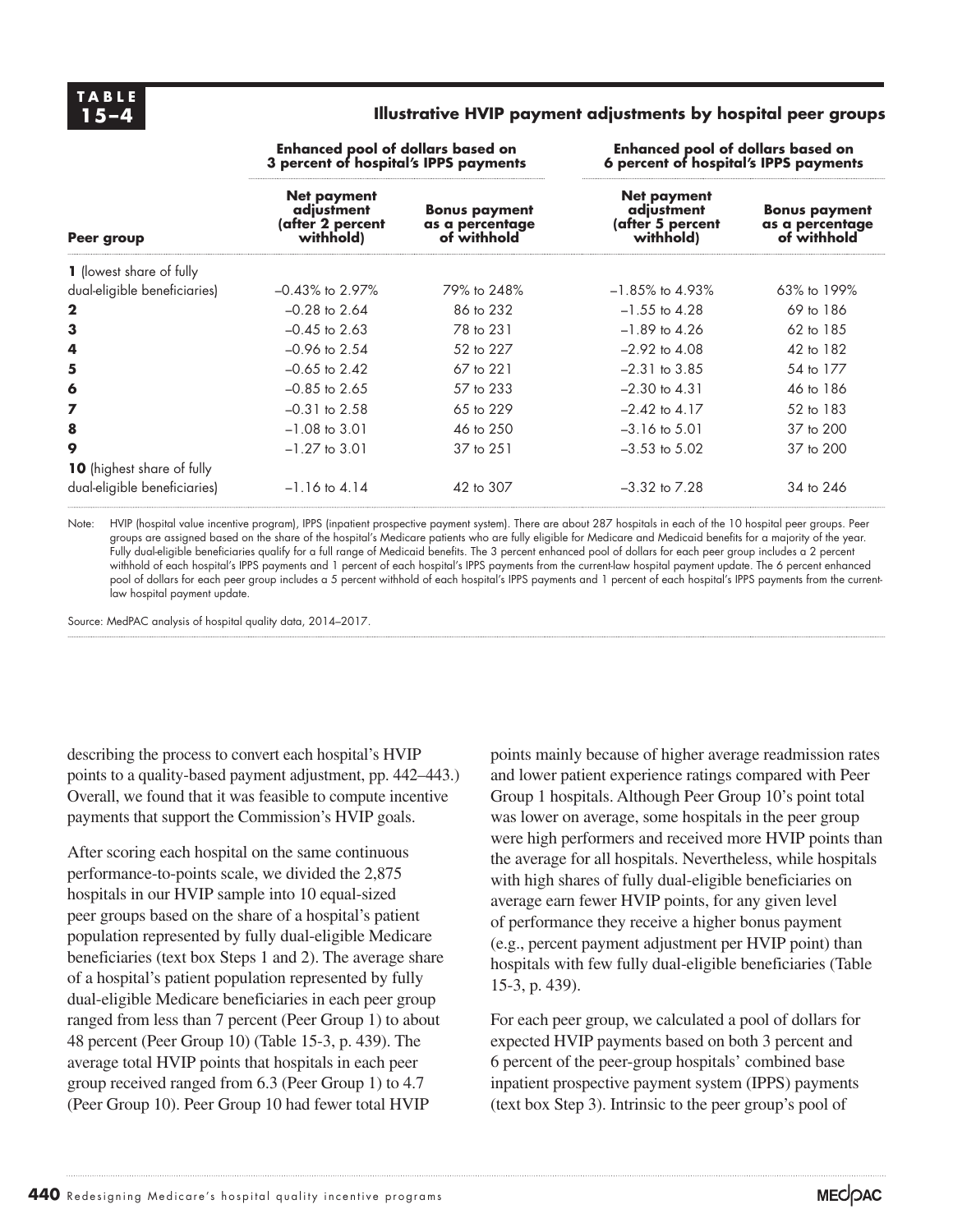dollars is the number of discharges for that group's hospitals, so the pool of dollars is smaller for those peer groups that have hospitals with fewer discharges and thus lower aggregate IPPS base payments to be used in the withhold calculation. Under the 3 percent pool of dollars option, a total of \$3.04 billion would be distributed to hospitals based on their HVIP points. The withhold pool for each peer group ranged from about \$230 million (Peer Group 10) to \$405 million (Peer Group 3) (Table 15-3, p. 439).

For each peer group, we also calculated the payment multiplier, or the percentage adjustment to payments per point, which converts a hospital's total HVIP points to dollars and results in spending the 3 percent or 6 percent pool of dollars for each group (text box Step 4). For the 3 percent pool of dollars (2 percent withhold), the payment multiplier ranged from 0.50 percent (Peer Group 1) to 0.66 percent (Peer Group 10) (Table 15-3, p. 439). In other words, high-performing hospitals in Peer Group 10 would have the potential to earn a slightly higher payment adjustment per performance point compared with the other groups because the payment multiplier for Peer Group 10 is higher than for the other groups. This potential is also true for the 6 percent pool of dollars.

For both the 3 percent and 6 percent enhanced pools of dollars, we calculated each hospital's payment adjustment using its total HVIP points and its peer group's payment multiplier (text box Step 5). Under a 3 percent pool of dollars, a hospital's net payment adjustment ranged from –1.27 percent to 4.14 percent. Hospitals would recover from 37 percent to 307 percent of their 2 percent withhold (Table 15-4). Hospitals in aggregate would receive about 1 percent more from the HVIP than they put into the program. This result is due to the enhanced funding of the pool with dollars from the fiscal year 2020 current-law update.

Under a 6 percent pool of dollars, a hospital's net payment adjustment ranged from –3.53 percent to 7.28 percent (Table 15-4). Hospitals would recover 34 percent to 246 percent of their 5 percent withhold. Like the 3 percent pool of dollars, hospitals in aggregate would receive about 1 percent more from the HVIP than they put into the program. For both the 3 percent and 6 percent pools of dollars, the largest rewards are within Peer Group 10 because those hospitals have the largest payment multipliers. Hospitals in this peer group have the potential to earn a greater reward for better performance than hospitals in other peer groups.

Our HVIP modeling scores hospitals using a continuous performance-to-points scale based on almost the entire distribution of current hospital performance, so each hospital has the potential to earn points and be rewarded. Using either a 3 percent or 6 percent pool of dollars in our modeling, the vast majority of hospitals would receive more than the withhold because the pool of dollars is enhanced by a portion of the hospital payment update. More than half of hospitals would receive a reward greater than a 1 percent net payment adjustment. As discussed in an earlier section, Medicare can define the HVIP performance scale using different methods, for example, around a desired value, which can change the distribution of hospitals being rewarded.

# **Comparison of HVIP model to existing hospital quality programs**

As we reported in June 2018, we examined differences between hospital performance in the existing programs and our HVIP model. To compare performance, we assigned hospitals to quintiles based on their total amount of rewards or penalties in the existing programs and assigned them to quintiles based on their payment adjustments under the HVIP model using both the 3 percent and 6 percent pool of dollars. We found that, with a 3 percent pool, about 30 percent of hospitals were in the same quintile under both the existing programs and the HVIP model, while about 35 percent were in the same quintile in both programs when the HVIP used a 6 percent pool. About 70 percent to 73 percent were in the same quintile or within one quintile under the existing program and the HVIP model (for both 3 percent and 6 percent pools). Four key factors drove large changes: the enhanced pool of dollars, peer grouping, the reduction in maximum penalties due to condition-specific readmissions in the HRRP, and the heavier weighting of patient experience in the HVIP compared with the VBP Program.

#### **Effect of peer grouping on reducing disparities among hospitals**

Our HVIP model uses a small set of measures and a continuous performance-to-points scale, and it converts those points to payment adjustments relative to groups of hospitals that serve similar shares of fully dual-eligible populations (hospital peer groups). Since one goal of an HVIP is to adjust payments to account for differences in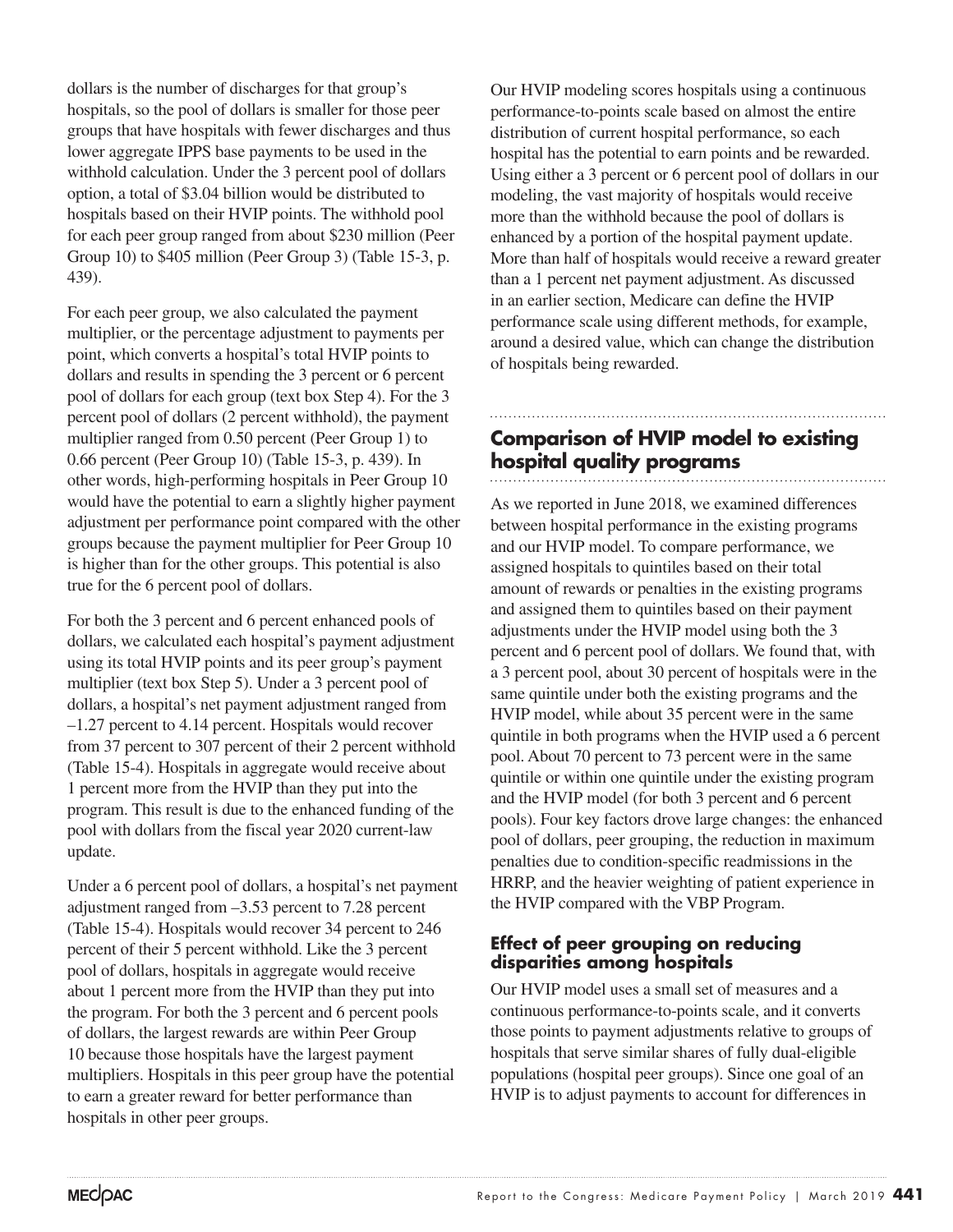## **Using peer groups to convert hospital value incentive program points to rewards and penalties**

The Commission's model of the new hospital<br>value incentive program (HVIP) distributes<br>quality-based payments to hospitals classifie value incentive program (HVIP) distributes quality-based payments to hospitals classified in 10 peer groups. Hospitals are assigned to peer groups based on their share of Medicare patients who are also fully eligible for Medicaid (Medicaid eligibility being used as a proxy for low income). Each peer group has about the same number of hospitals and an enhanced pool of dollars based on a payment withhold from each of the group's hospitals and a portion of the currentlaw hospital payment update. (We modeled 3 percent and 6 percent pools of dollars based on a 2 percent and 5 percent payment withhold, respectively, and about 1 percent of payment from the current-law update.) The pool of dollars is redistributed to the peer group's hospitals based on their quality performance.

We followed five steps to convert each hospital's quality measure performance to a payment adjustment that provides rewards or penalties.

*Step 1:* Convert each hospital's performance on quality measures to total HVIP points based on a continuous performance-to-points scale. Every hospital is scored on the same scale.

*Step 2:* For each hospital, calculate the share of Medicare patient discharges that are fully eligible for Medicaid. Divide hospitals into 10 equal-sized peer groups based on the hospital population's share of fully dual-eligible patients.

*Step 3:* For each peer group, create an enhanced pool of dollars of expected HVIP payments to hospitals, based on a specified withhold from each of the group's hospitals (e.g., 2 percent or 5 percent of each hospital's base inpatient prospective payment system (IPPS) payments), and a portion of the current-law hospital payment update (e.g., about 1 percent of each hospital's base IPPS payments).

*Step 4:* For each peer group, calculate the payment multiplier or percentage adjustment to payment per HVIP point, which converts total HVIP points to dollars and results in spending the group's enhanced pool of dollars defined in Step 3.

Point multiplier = HVIP pool for peer group / sum of (each hospital's base IPPS payments × hospital's total HVIP points)

*Step 5:* Compute each hospital's adjustment for the coming year based on past performance and its peer group's point multiplier.

Hospital's HVIP-based adjustment = payment multiplier × hospital's total HVIP points.

Table 15-5 illustrates the conversion of HVIP points to payment adjustments using peer grouping. In this example, Peer Group 1 has two hospitals, Hospital A and Hospital B. Hospital A has higher total HVIP performance compared with Hospital B. The two hospitals are assigned to the same peer group because they have a similar share of fully dual-eligible

*(continued next page)*

social risk factors, we examined how hospitals serving large shares of low-income patients performed. Figure 15-2 (p. 444) compares the existing quality payment program adjustments with the HVIP model's payment adjustments by peer group. Under the existing programs, Peer Group 1 (lowest share of fully dual-eligible beneficiaries) hospitals receive a –0.54 percentage point payment adjustment, while Peer Group 10 (highest share of fully dual-eligible beneficiaries) hospitals receive a –1.34 percentage point

adjustment, on average. For the HVIP, whether using a 3 percent or 6 percent pool of dollars, aggregate payment adjustments are 1 percent within each peer group because the pools are calculated and distributed within the group and because the enhanced pool of dollars includes about 1 percent of the current-law update. Thus, compared with the existing quality payment programs, the HVIP approach makes payment adjustments more equitable among hospitals that serve different populations.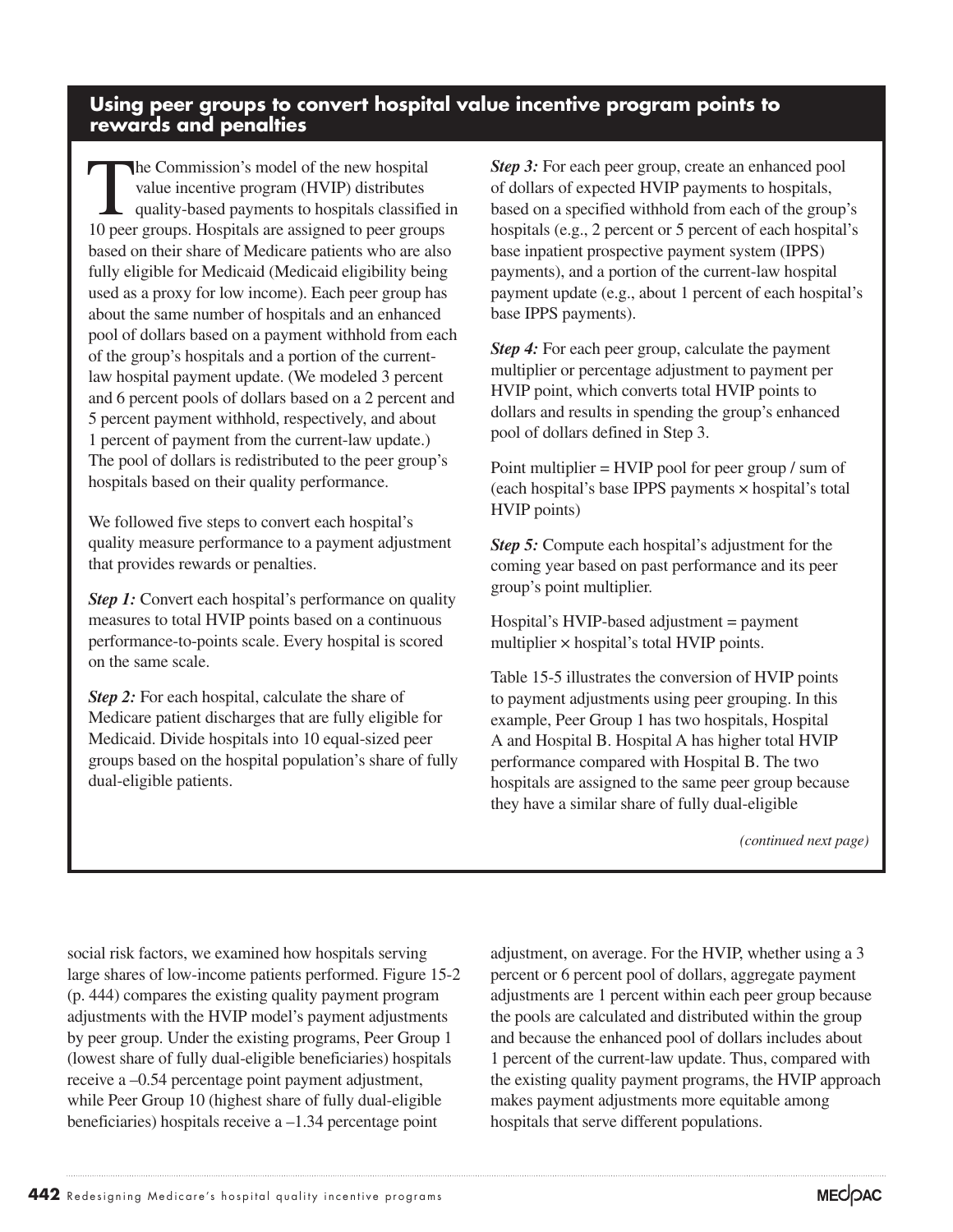## **Using peer groups to convert hospital value incentive program points to rewards and penalties (cont.)**

beneficiaries. We withhold 2 percent of each of the hospital's total base IPPS payments. We also add 1 percent of IPPS payments to the withhold amount to create an enhanced pool of dollars from a portion of the current-law update. Since Hospital A has fewer discharges, its contribution to the pool of dollars is less than Hospital B's contribution. The total HVIP enhanced bonus pool to be redistributed for this peer group is equivalent to 3 percent of combined payments to the two hospitals (\$1.95 million). The payment multiplier is calculated, which, after conversion to dollars, results in recovering the entire \$1.95 million

withhold dollars. For Peer Group 1, each HVIP point earns a 0.39 percent payment adjustment. Thus, Hospital A earns a payment adjustment of 3.90 percent, which is equal to \$195,000 (or a reward of \$95,000 greater than the hospital's withhold) (Step 5). Hospital B earns a payment adjustment of 2.93 percent, which is equal to \$1,755,000. Both hospitals receive a reward, but relative to the 2 percent withhold, Hospital A has a greater positive payment adjustment because its performance is higher. The entire \$1.95 million pool is distributed to the hospitals in the peer group. ■

| $5 - 5$                                                                                                                                                        | <b>Example of converting HVIP points to payment</b><br>adjustments for a peer group's hospitals |                                         |  |  |
|----------------------------------------------------------------------------------------------------------------------------------------------------------------|-------------------------------------------------------------------------------------------------|-----------------------------------------|--|--|
|                                                                                                                                                                | <b>Peer Group 1</b>                                                                             |                                         |  |  |
|                                                                                                                                                                | Hospital A<br>(500 discharges)                                                                  | <b>Hospital B</b><br>(5,000 discharges) |  |  |
| HVIP points (Step 1)                                                                                                                                           | 10.0                                                                                            | 7.5                                     |  |  |
| Total base IPPS payments                                                                                                                                       | \$5,000,000                                                                                     | \$60,000,000                            |  |  |
| 2 percent withhold of IPPS payments                                                                                                                            | \$100,000                                                                                       | \$1,200,000                             |  |  |
| 1 percent of IPPS payments from current-law payment update                                                                                                     | \$50,000                                                                                        | \$600,000                               |  |  |
| Total HVIP enhanced pool of dollars for peer group (3 percent of<br>IPPS payments) (Step 3)                                                                    | \$1,950,000                                                                                     |                                         |  |  |
| Payment multiplier (Step 4)                                                                                                                                    | 0.39% adjustment per point                                                                      |                                         |  |  |
| Hospital HVIP-based adjustment (Step 5)                                                                                                                        | 3.90% (\$195,000)                                                                               | 2.93% (\$1,755,000)                     |  |  |
| Reward or penalty relative to 2 percent withhold                                                                                                               | $+1.90\%$ (+\$95,000)                                                                           | $+0.93\%$ (+\$555,000)                  |  |  |
| HVIP (hospital value incentive program), IPPS (inpatient prospective payment system). This example assumes the peer group has two hospitals (Step 2).<br>Note: |                                                                                                 |                                         |  |  |

We also compared HVIP payments for other categories of hospitals with existing quality programs. Under the HVIP, large urban hospitals and major teaching hospitals would, on average, receive rewards rather than the penalties they receive under the current programs. For example, major teaching hospitals have  $a - 1.16$  percentage point penalty under current programs; under the HVIP, with a 3 percent pool of dollars or a 6 percent pool of dollars,

teaching hospitals would receive positive adjustments of a 0.84 percentage point reward or a 0.92 percentage point reward, respectively (Table 15-6, p. 445). In addition, under the HVIP, rural and nonteaching hospitals on average would receive higher rewards than large urban and major teaching hospitals. For example, rural hospitals, which currently have a –0.52 percentage point payment adjustment on average, would have a 1.19 percentage point positive adjustment under the HVIP based on a 3

**TABLE**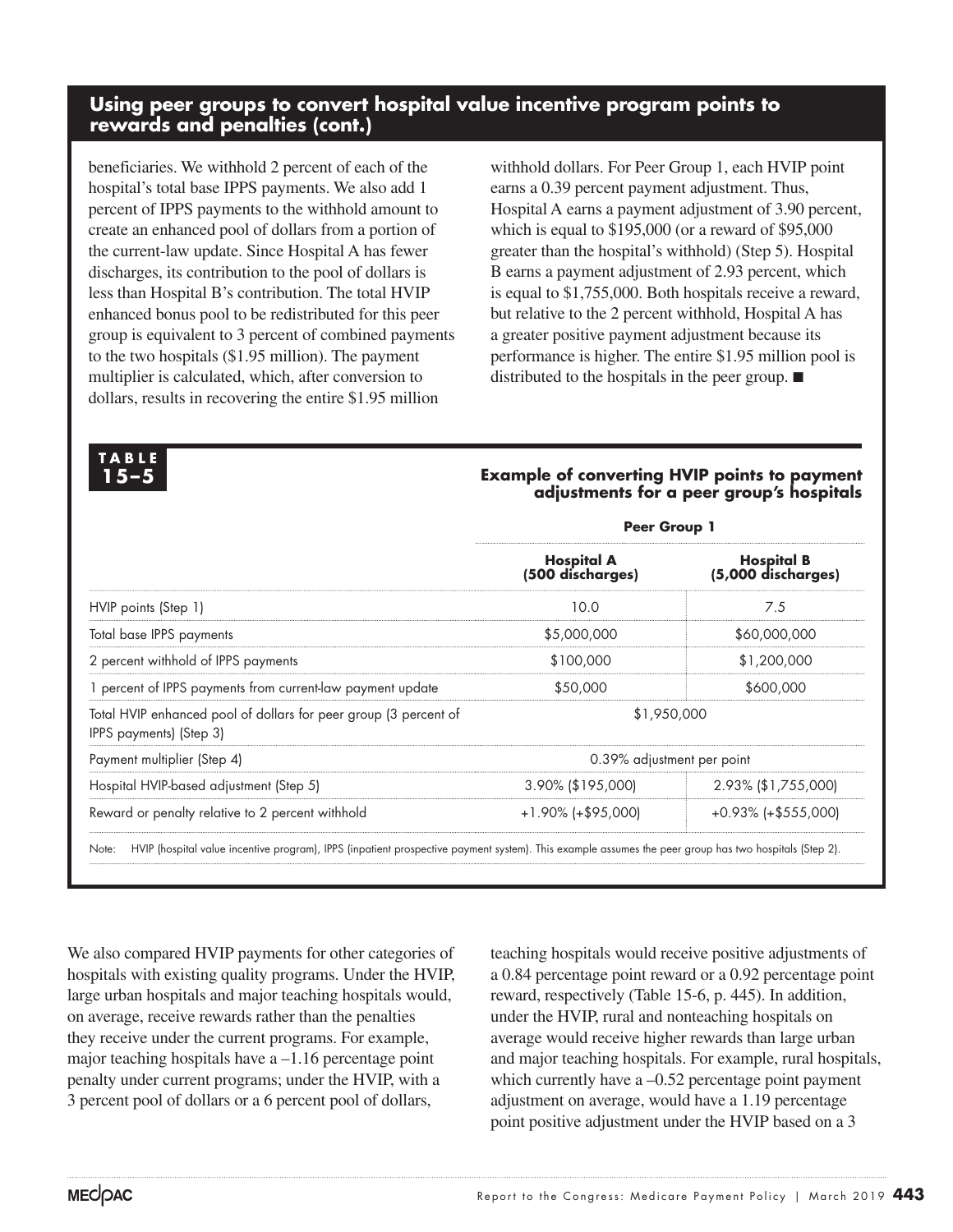**FIGURE 15–2**

**1-X**

#### **Compared with existing quality payment programs, the potential and the Compared with existing quality payment programs, the potential**  $\mathbf{F}$ **HVIP makes payment adjustments more equitable for hospitals grouped by share of fully dual-eligible beneficiaries**



Note: HVIP (hospital value incentive program). The existing quality programs include the Hospital Readmissions Reduction Program (HRRP), Hospital-Acquired Condition Reduction Program (HACRP), and Hospital Value-based Purchasing (VBP) Program. The HRRP and HACRP are penalties, and the VBP Program is budget neutral. The average HVIP adjustment is the sum of each hospital's HVIP adjustment after the withhold divided by the sum of each hospital's base payment. The HVIP is budget neutral. Peer groups are assigned based on the share of the hospital's Medicare patients who are fully eligible for Medicare and Medicaid benefits for a majority of the year. Fully dual-eligible beneficiaries qualify for the full range of Medicaid benefits.

Source: MedPAC analysis of Medicare fee-for-service hospital quality data, 2014–2017.

percent pool and a 1.39 percent positive adjustment with a 6 percent HVIP pool of dollars.

Relatively efficient providers (as defined by the Commission) also receive more of a reward from the HVIP compared with other hospitals. Under the HVIP model with a 3 percent pool of dollars, efficient hospitals would receive, on average, a 1.23 percentage point reward, while less efficient hospitals would receive a 0.96 percentage point reward. There is more of a difference between the HVIP payment adjustments when using a 6 percent pool of dollars. Efficient providers would receive a 1.46 percentage point reward, while less efficient hospitals would receive, on average, a 0.92 percent payment adjustment. As seen with the peer grouping, compared with the existing quality payment programs, the HVIP approach makes payment adjustments more equitable

among hospitals that serve different populations and hospitals deemed more efficient than others.

# **Recommendation to redesign hospital quality incentive programs**

Consistent with the Commission's principles, the HVIP links payment to quality of care to reward providers for offering high-quality care to beneficiaries. A single quality payment program for hospitals, such as our HVIP model, would be simpler to administer and would produce more equitable results compared with the existing quality payment programs. The HVIP, as a single program, would eliminate the complexity of overlapping program requirements, would focus on outcomes, and would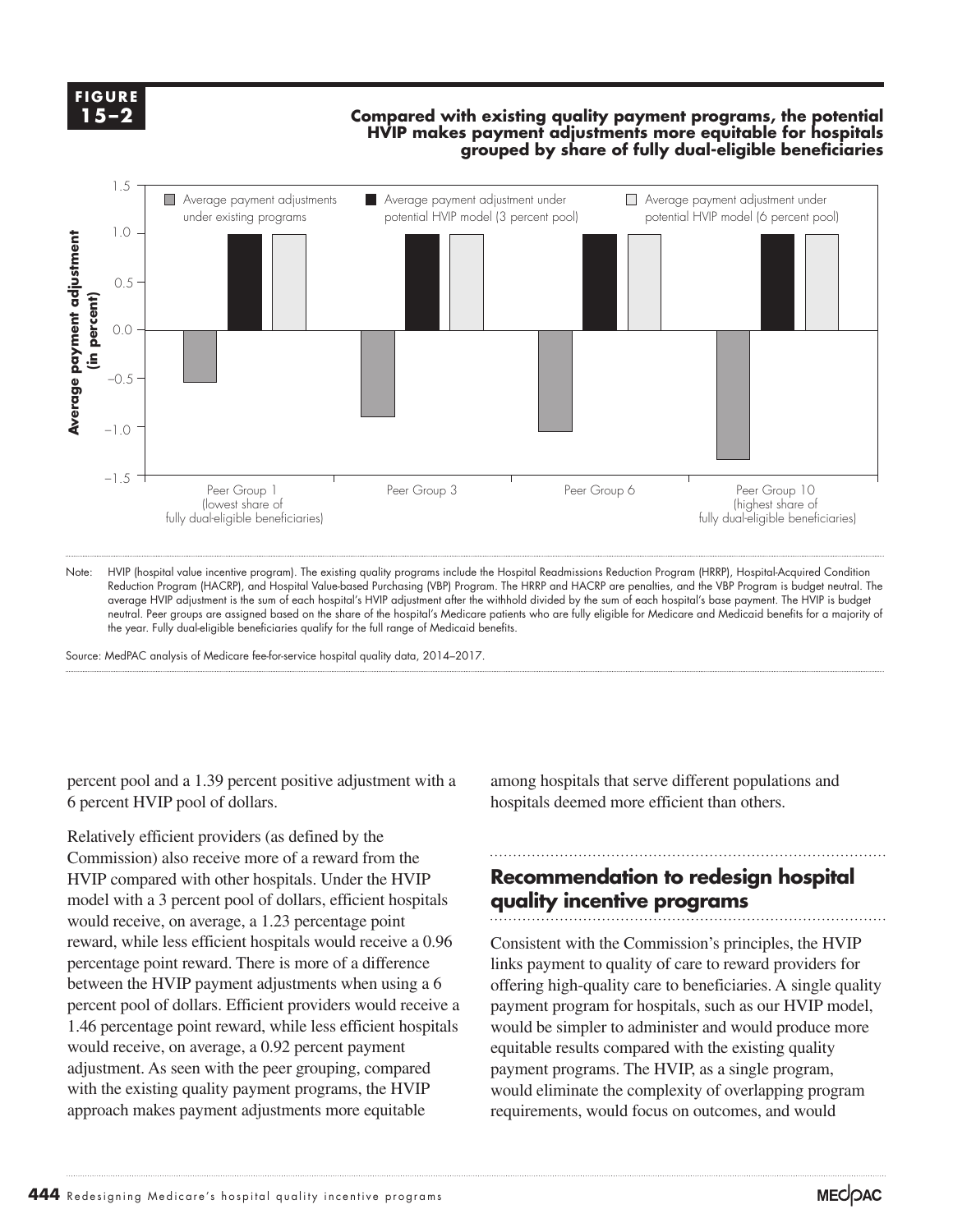#### **15–6 Illustrative comparison of existing quality programs and potential HVIP payment adjustments**

| <b>Hospital group</b>           | Number of<br>hospitals | <b>Current quality</b><br>payment<br>adjustments | <b>HVIP payment</b><br>adjustment<br>after 2% withhold<br>(3% pool) | <b>HVIP payment</b><br>adjustment<br>after 5% withhold<br>(6% pool) |
|---------------------------------|------------------------|--------------------------------------------------|---------------------------------------------------------------------|---------------------------------------------------------------------|
| All hospitals                   | 2,875                  | $-0.93%$                                         | 1.00%                                                               | 1.00%                                                               |
| Hospital size                   |                        |                                                  |                                                                     |                                                                     |
| Large urban                     | 1,179                  | $-1.01$                                          | 0.93                                                                | 0.85                                                                |
| Other urban                     | 1,033                  | $-0.92$                                          | 1.05                                                                | 1.09                                                                |
| Rural                           | 663                    | $-0.52$                                          | 1.19                                                                | 1.39                                                                |
| Teaching status                 |                        |                                                  |                                                                     |                                                                     |
| Major teaching                  | 301                    | $-1.16$                                          | 0.84                                                                | 0.92                                                                |
| Other teaching                  | 757                    | $-0.99$                                          | 1.00                                                                | 1.00                                                                |
| Nonteaching                     | 1,817                  | $-0.73$                                          | 1.05                                                                | 1.10                                                                |
| Fully dual-eligible peer groups |                        |                                                  |                                                                     |                                                                     |
| Peer Group1 (lowest share)      | 286                    | $-0.54$                                          | 1.0                                                                 | 1.0                                                                 |
| Peer Group 3                    | 287                    | $-0.88$                                          | 1.0                                                                 | 1.0                                                                 |
| Peer Group 6                    | 288                    | $-1.02$                                          | 1.0                                                                 | 1.0                                                                 |
| Peer Group 10 (highest share)   | 287                    | $-1.34$                                          | 1.0                                                                 | 1.0                                                                 |
| Ownership                       |                        |                                                  |                                                                     |                                                                     |
| Nonprofit                       | 1,781                  | $-0.88$                                          | 1.06                                                                | 1.13                                                                |
| For profit                      | 714                    | $-1.10$                                          | 0.43                                                                | 0.71                                                                |
| Government                      | 380                    | $-0.99$                                          | 1.00                                                                | 1.00                                                                |
| Efficient providers             |                        |                                                  |                                                                     |                                                                     |
| Relatively efficient hospitals  | 328                    | $-0.60$                                          | 1.23                                                                | 1.46                                                                |
| Less efficient hospitals        | 2,547                  | $-1.02$                                          | 0.96                                                                | 0.92                                                                |

Note: HVIP (hospital value incentive program). The current quality programs include the Hospital Readmissions Reduction Program (HRRP), Hospital-Acquired Condition Reduction Program (HACRP), and Hospital Value-based Purchasing (VBP) Program. The HRRP and HACRP impose penalties, and the VBP Program is budget neutral. The HVIP adjustment is the sum of each hospital's HVIP adjustment after the withhold divided by the sum of each hospital's base payment. Efficient hospitals, defined by the Commission, consistently do relatively well on cost and quality metrics (see criteria in Chapter 3 of this report).

Source: MedPAC analysis of hospital quality data, 2014–2017.

promote the coordination of care. It would also align with the Commission's principles for quality measurement by setting absolute value targets and using peer grouping to account for differences in provider populations. Under peer grouping in our HVIP model, differences in payment adjustments were reduced among providers serving populations of varying social risk factors. The HVIP,

with an enhanced pool of dollars, also begins to reward hospitals that efficiently deliver higher quality.

The following recommendation (repeated from Chapter 3 of this report) would increase hospital payments by increasing the base payment rate and by increasing the average rewards hospitals receive under the potential Medicare hospital value incentive program.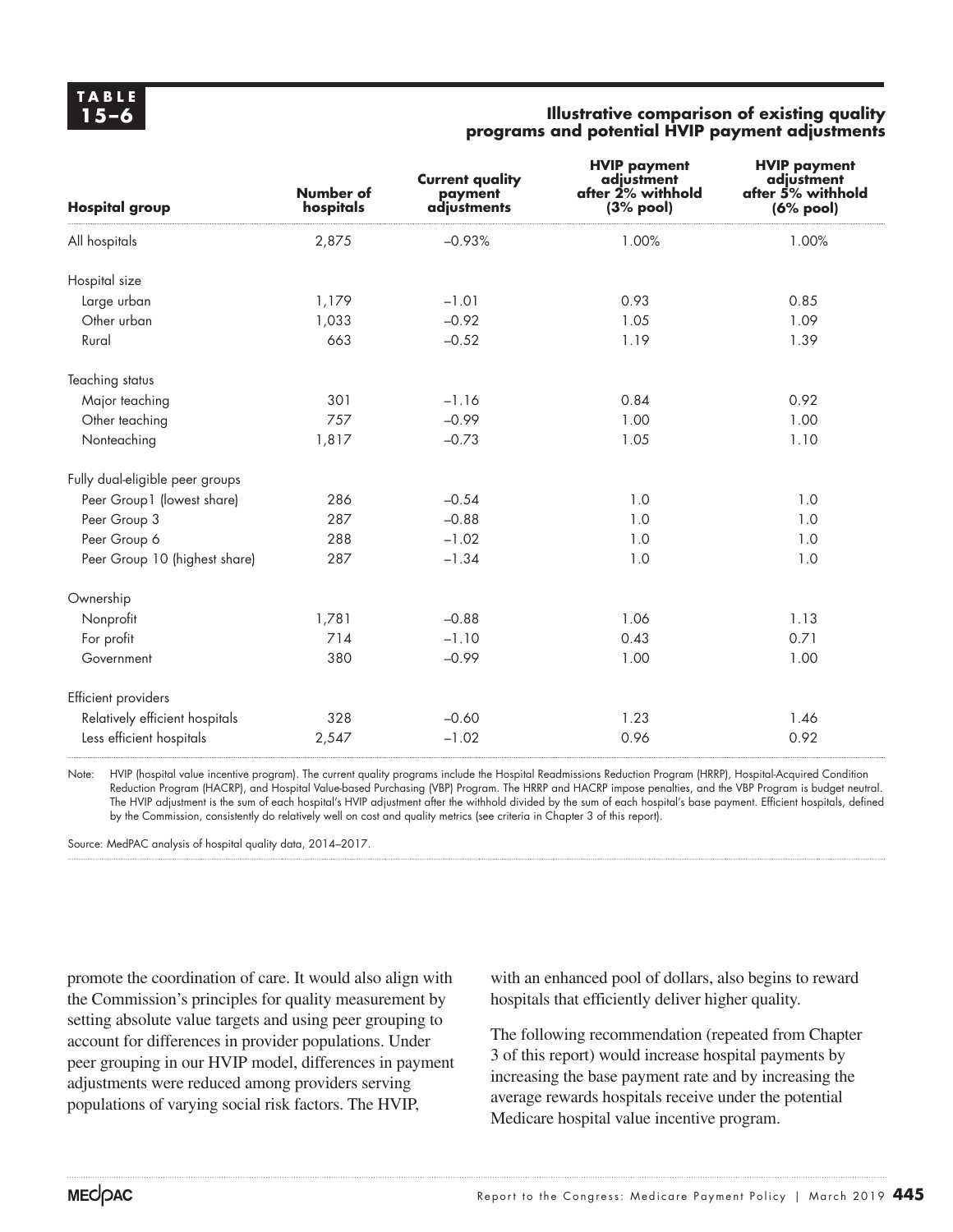#### **RECOMMENDATION 15**

**The Congress should:**

- **• Replace Medicare's current hospital quality programs with a new hospital value incentive program (HVIP) that:**
	- **• includes a small set of population-based outcome, patient experience, and value measures;**
	- **• scores all hospitals based on the same absolute and prospectively set performance targets;**
	- **• accounts for differences in patients' social risk factors by distributing payment adjustments through peer grouping, and**
- **• For 2020, update the 2019 Medicare base payment rates for acute care hospitals by 2 percent. The difference between the update recommendation and the amount specified in current law should be used to increase payments in a new HVIP.**

Hospitals will be scored on their performance on quality and value measures, such as readmissions, mortality, patient experience, spending, and infection rates, against prospectively set performance-to-points scales (targets). In the HVIP, hospitals will have a percentage of their total base payment adjusted (penalty or reward) based on their performance.

The payment multiplier is determined within each separate peer group. Peer groups are defined by the social risk factors (for which we use full eligibility for both Medicare and Medicaid as a proxy) of the given hospital population. We expect that as more data and research about the effects of patient-level social risk factors on quality performance become available, the approaches to assigning providers to peer groups will evolve. Each peer group's percentage payment adjustments per HVIP point are prospectively set with the intent of distributing an entire pool of dollars to the peer group's hospitals based on the hospitals' past performance on the performance-to-points scale. The expected distributions could be set equal to the sum of (1) a projected percentage payment reduction in the base payment amount (e.g., 5 percent) from each hospital in the peer group and (2) the difference between the current law FY 2020 update (projected to be 2.8 percent) and the Commission's recommended update of 2 percent. Because the reduction in the update will be directed to the HVIP, the HVIP will be expected to distribute more in bonuses than the amount withheld. To implement the HVIP for FY 2020, the Congress would need to create the HVIP in legislation in the spring of 2019. CMS would then use the

FY 2020 IPPS rule-making process, which occurs in the late spring and summer of 2019, to implement the HVIP.<sup>8</sup> Until the HVIP is implemented, hospitals would continue to be evaluated using the four current quality reward programs.

#### **RATIONALE 15**

This recommendation would replace current hospital quality programs, which overlap and are unduly complex. A single quality payment program for hospitals, such as our HVIP model, would be simpler to administer and would produce more equitable results compared with the existing quality payment programs. The HVIP, as a single program, would eliminate the complexity of overlapping program requirements, would focus on outcomes, and would promote the coordination of care. It would also align with the Commission's principles for quality measurement by setting absolute value targets and using peer grouping to account for differences in provider populations. Under peer grouping in our HVIP model, differences in payment adjustments were reduced among providers serving populations with varying social risk factors.

#### **IMPLICATIONS 15**

#### **Spending**

The recommendation would increase inpatient spending relative to current law due to the elimination of the Hospital Readmissions Reduction Program, Hospital-Acquired Conditions Reduction Program, and Inpatient Quality Reporting Program. The expected increase in spending would be between \$750 million and \$2 billion over one year and between \$5 billion and \$10 billion over five years.

#### **Beneficiary and provider**

The recommendation would maintain beneficiaries' access to care and providers' willingness to treat Medicare beneficiaries. Beneficiaries may benefit from hospitals' enhanced incentives to improve the quality of care they provide. The recommendation would also reduce the reporting burden on providers and, relative to current law, make payment adjustments more equitable among hospitals that serve populations with different social risk factors. ■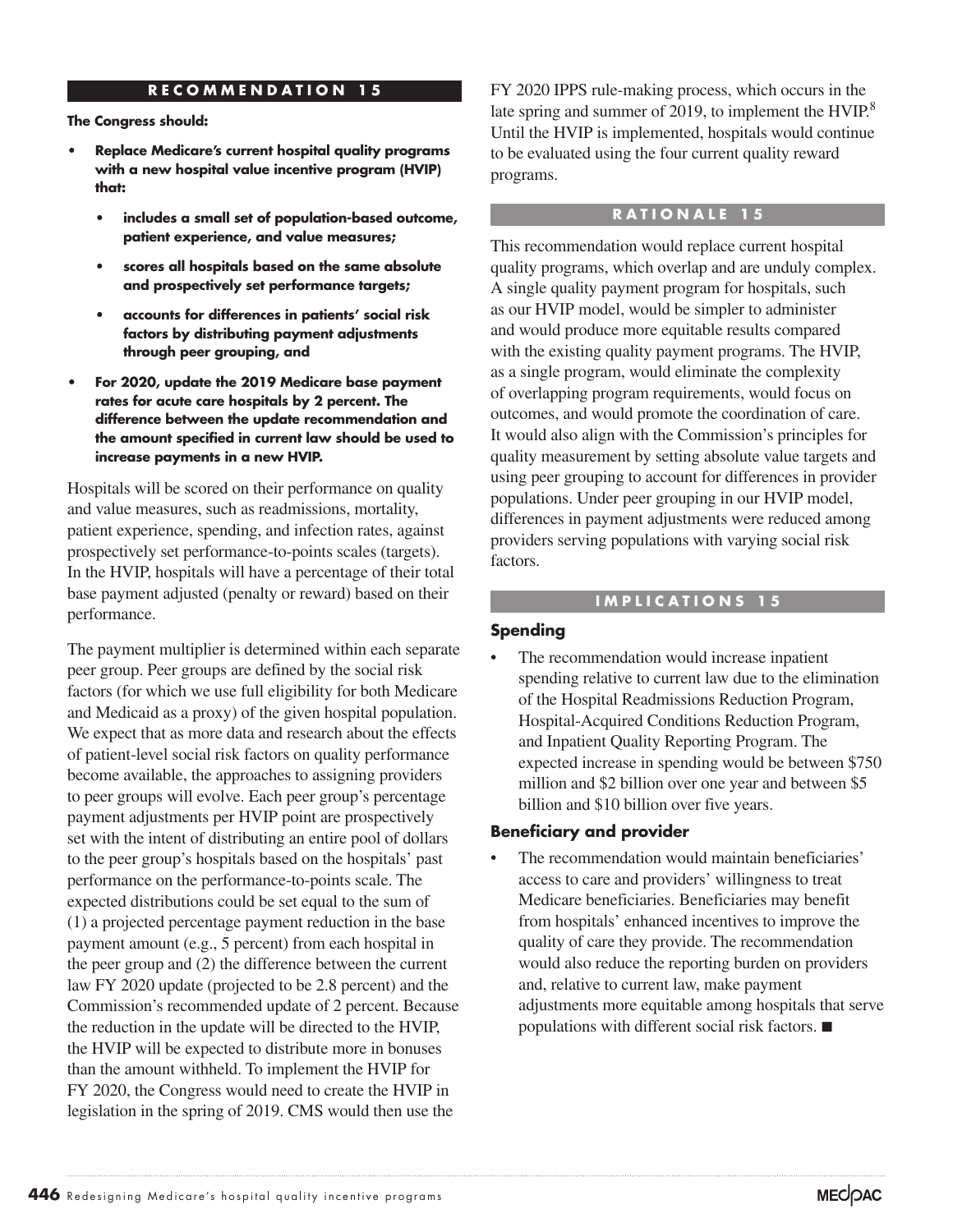# **Endnotes**

- 1 The HVIP pool of dollars in future years would consist of the withhold plus about an additional 0.8 percent of base inpatient and outpatient payments, which is about 1.0 percent of inpatient payments.
- 2 The IQRP was mandated by the Medicare Prescription Drug, Improvement, and Modernization Act of 2003 and updated by the Patient Protection and Affordable Care Act of 2010 (PPACA). The HRRP, VBP Program, and HACRP are mandated in PPACA.
- 3 CMS calculates claims-based mortality, readmissions, and MSPB measures. CMS oversees the administration of the Hospital Consumer Assessment of Healthcare Providers and Systems® (HCAHPS®) patient experience survey (including certifying survey vendors and developing standardized data collection and sampling protocols). Hospitals work with a survey vendor or follow the standardized protocols themselves to collect and report the core and supplemental experience data from their patients. CMS calculates HAC rates using chart-abstracted surveillance data hospitals report to the Centers for Disease Control and Prevention's National Healthcare Safety Network database.
- 4 CAHPS $^{\circledR}$  is a registered trademark of the Agency for Healthcare Research and Quality, a U.S. government agency.
- 5 The illustrative HVIP model sample uses inpatient prospective payment system (IPPS) hospitals. It does not include the following hospitals: critical access hospitals, hospitals in Maryland and Puerto Rico, hospitals with 100 or fewer IPPS discharges in 2016, or hospitals with missing descriptive information or quality results (e.g., missing HCAHPS or MSPB data available from CMS's Hospital Compare datasets or insufficient claims to calculate mortality and readmission rates).
- 6 Considering suggestions from the Commission and the recent requirement legislated in the 21st Century Cures Act of 2016, CMS is implementing a peer-group scoring model, using five peer groups, in the HRRP. Others have tested and found that the peer-grouping approach adequately accounts for differences among providers serving populations with social risk factors (Office of the Assistant Secretary for Planning and Evaluation 2016, Samson et al. 2018).
- 7 Like the current VBP Program, HACRP, and HRRP, CMS can implement the withhold as a prospective adjustment to rates based on a hospital's past performance. An alternative would be for CMS to implement the withhold through retrospective claims adjudication.
- 8 Given the tight time frame for a FY 2020 implementation, CMS may need to use previous years' performance on existing measures to calculate HVIP performance targets, payment multipliers, and hospital payment adjustments. During the FY 2020 rule-making process, CMS would also, at a minimum, need to publish prospectively set HVIP targets and payment multipliers that will be used to determine FY 2021 HVIP payment adjustments.